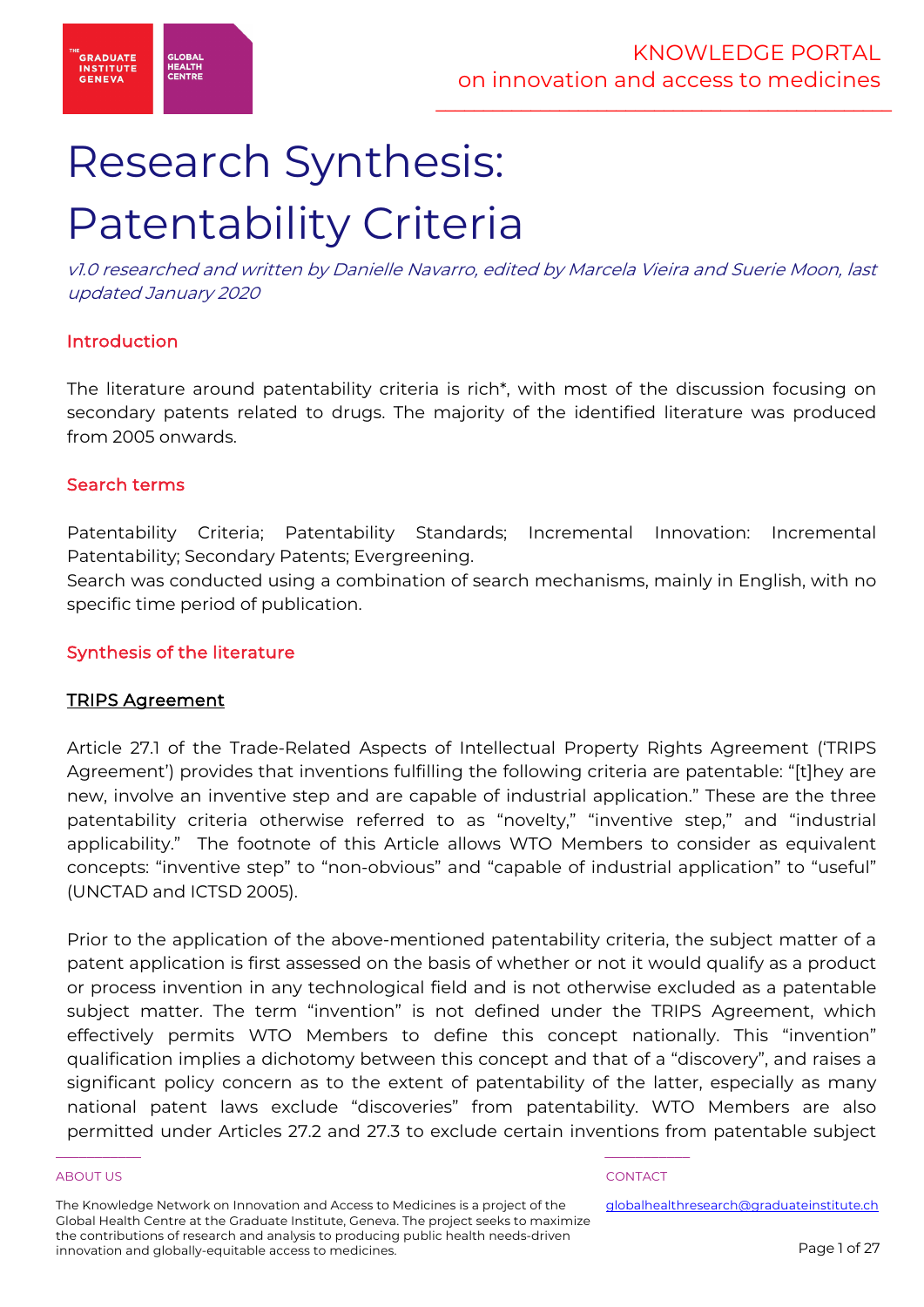

matter including those "necessary to protect ordre public or morality, including to protect human, animal or plant life or health" and "diagnostic, therapeutic and surgical methods for the treatment of humans or animals" (Correa 2007a).

An invention is considered new if it is not yet publicly available before the priority date of the patent application. Availability in the public is understood as any prior disclosure of the subject invention made either nationally or in any part of the world (referred to as relative or absolute novelty, respectively). Inventive step requires that the invention is not part of the "state of the art" and is not obvious for a person skilled in the art. The third criterion of industrial applicability generally requires that the invention can be produced or used in any kind of industry, including agriculture. In the U.S., the standard of utility or usefulness of an invention is applied (UNCTAD and ICTSD 2005).

The TRIPS Agreement did not define each of these requirements and instead, gave the WTO Members discretion on how to implement them in their national legislation (UNCTAD and ICTSD 2005). It has been said that the discretion to define national patentability criteria is the most significant among the measures available under the TRIPS Agreement that can be used to preserve public health interests (known as "TRIPS flexibilities" or "TRIPS safeguards") (Velasquez 2015). In order to protect national health interests, WTO Members have been encouraged to use this flexibility to address national public health concerns, particularly in dealing with secondary or "evergreening" of patents (United Nations Secretary General's High-Level Panel on Access to Medicines 2016; Commission on Intellectual Property Rights, Innovation and Public Health 2006).

# **Secondary Patents**

# **Description**

Patents dealing with medicines and drugs have often been classified into two types: (i) those that protect the base chemical compound, and (ii) those that protect "[m]odified forms of th[e] base compound, medical uses of a known chemical compound, combinations of known chemical compounds, particular formulations (tablets, topical forms), dosage regimens, and processes, among others," – what is otherwise referred to in the literature as "secondary patents" (Kapczynski, Park, and Sampat 2012) or "later-issued patents" (Amin and Kesselheim 2012), or "follow-on patents" (Gurgula 2019).

Secondary patents in relation to pharmaceutical products and processes have been viewed from two contrasting angles. On the one hand, the pharmaceutical industry deems secondary patents as an integral part of their product "life cycle management". On the other hand, secondary patents are seen as part of commercial strategies employed by industry to prolong their products' "monopoly protection," which are collectively referred to as "evergreening" practices (Kapczynski, Park, and Sampat 2012). Other similar or related terms used are "patent

### ABOUT US ADOUT A SERVICE OF THE SERVICE OF THE SERVICE OF THE SERVICE OF THE SERVICE OF THE SERVICE OF THE SERVICE OF THE SERVICE OF THE SERVICE OF THE SERVICE OF THE SERVICE OF THE SERVICE OF THE SERVICE OF THE SERVICE OF

The Knowledge Network on Innovation and Access to Medicines is a project of the Global Health Centre at the Graduate Institute, Geneva. The project seeks to maximize the contributions of research and analysis to producing public health needs-driven innovation and globally-equitable access to medicines.

\_\_\_\_\_\_\_\_\_\_\_ \_\_\_\_\_\_\_\_\_\_\_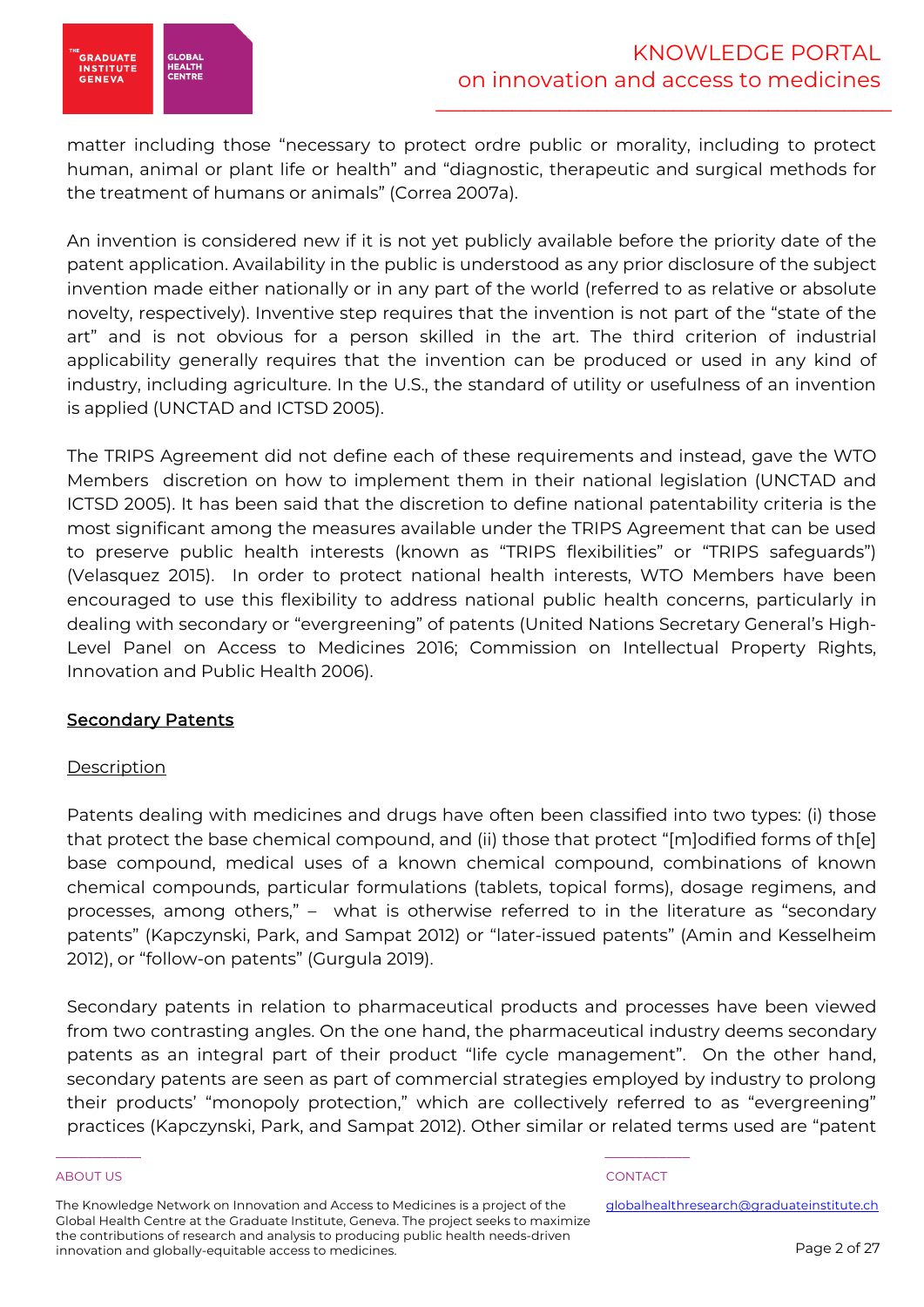

layering" (Bergström 2015), "strategic patenting" (Gurgula 2019), "stockpiling", "line extension" (Dwivedi, Hallihosur, and Rangan 2010) and "product hopping" (Carrier 2019). In relation to this, Correa highlights certain legal fictions employed in different patent laws, which have possible public health repercussions and can allow secondary patents: (i) the use of the "swiss claim" form permitting the patenting of a "second use of a known product" and (ii) a "selection patent" being considered new and thus patentable even if already disclosed in a "Markush claim" patent (Correa 2014b).

# Effect of secondary patents

Correa notes the observable increase in the number of pharmaceutical patents through the years and this occurrence can be explained by lenient patentability criteria being applied on patent applications. The existence of secondary patents owned by large pharmaceutical companies effectively limit competition from generic drug companies and this in turn, can keep medicine prices high (Correa 2014a). Dwivedi, Hallihosur and Rangan discuss cases of patent evergreening strategies – 30-month FDA patent litigation stay provision, line and franchise extensions – usually employed by the large pharmaceutical companies and how these practices impact the brand originators, the generic companies and the consuming public, with the latter being deemed the "biggest loser." They opined that while patent evergreening practices are made within legal boundaries by exploiting ambiguities in regulatory provisions, they ultimately defeat the objective of patent laws of promoting innovation and development (Dwivedi, Hallihosur, and Rangan 2010). Abbas analyzed the legitimacy of secondary patents in light of the theories used to justify the patent system and concluded that "the practice of evergreening is not consistent with any of these theories and therefore lacks any plausible justification" (Abbas 2019).

Ducimetière investigated the issue of patentability of new uses of known products, a type of secondary patent that she points to as part of "strategic patent filing from pharmaceutical companies to extend the life of existing patents, justified mainly for financial reasons". According to the author, despite increasing acceptance both in developing and developed countries, "second medical uses do not qualify per se for patent protection and have only been protected in several jurisdictions by means of a legal fiction". The paper highlights that patents on new uses have a "detrimental impact on generic competition and, hence, on access to medicines and public health, in particular in developing countries". And concludes that a patent policy aligned with public health objectives should not allow for the grant of second use patents (Ducimetière 2019).

The US National Academies of Science, Engineering, and Medicine, investigated causes of high prices of prescription drugs in the US and, among other findings, found that "extensions of product exclusivity based on minor modifications to existing patents—known as "evergreening"—adversely affect consumers" (Finding 2-6). The report recommended measures "to reduce "evergreening" of drug exclusivity via new patents or extensions on

### ABOUT US ADOUT A SERVICE OF THE SERVICE OF THE SERVICE OF THE SERVICE OF THE SERVICE OF THE SERVICE OF THE SERVICE OF THE SERVICE OF THE SERVICE OF THE SERVICE OF THE SERVICE OF THE SERVICE OF THE SERVICE OF THE SERVICE OF

The Knowledge Network on Innovation and Access to Medicines is a project of the Global Health Centre at the Graduate Institute, Geneva. The project seeks to maximize the contributions of research and analysis to producing public health needs-driven innovation and globally-equitable access to medicines.

\_\_\_\_\_\_\_\_\_\_\_ \_\_\_\_\_\_\_\_\_\_\_

globalhealthresearch@graduateinstitute.ch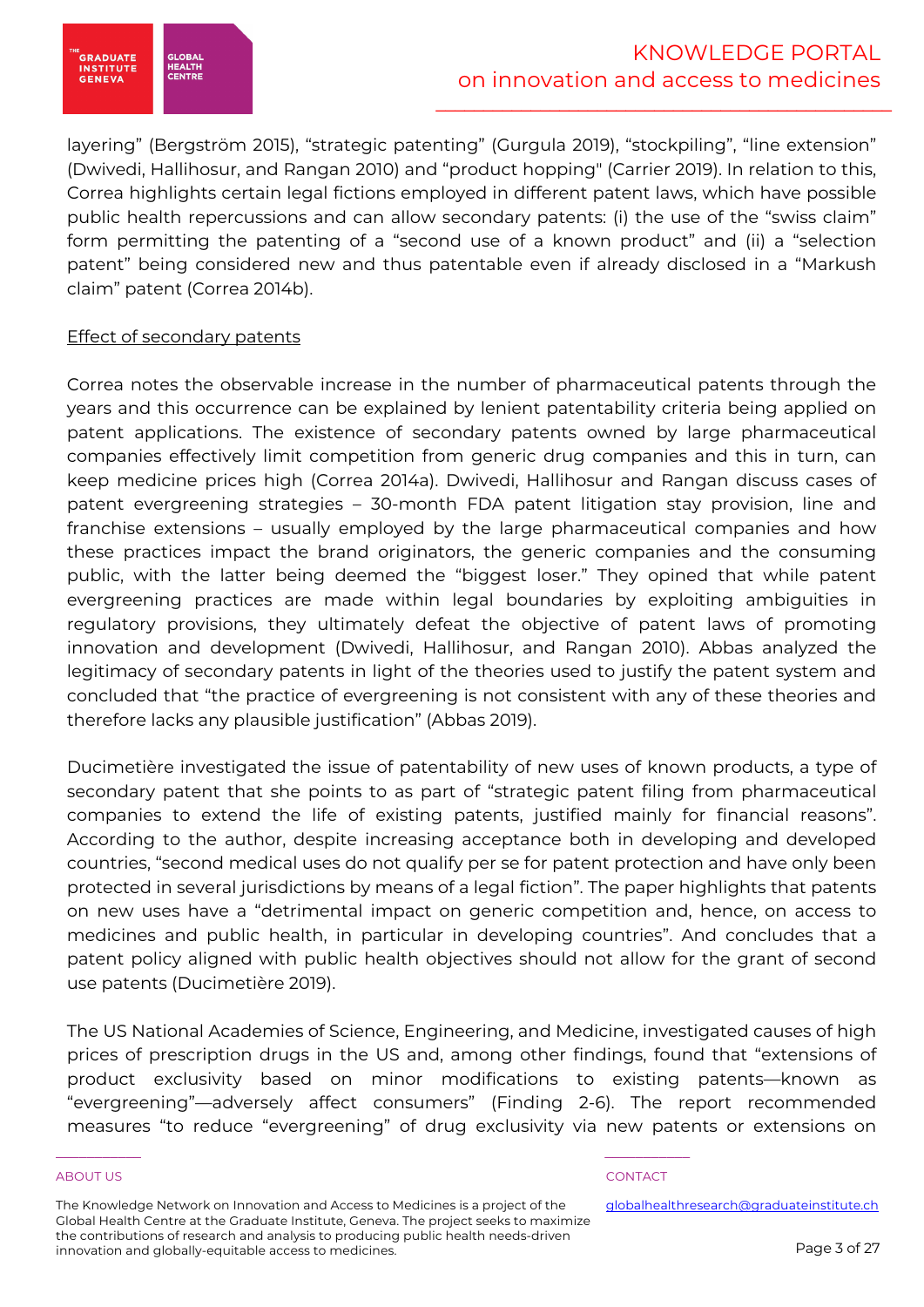

existing drugs" to make medicines more affordable and accessible to patients (National Academies of Science, Engineering, and Medicine 2018).

Empirical studies found that secondary patents can prolong market exclusivity of patented drugs and medicines. Kapczynski, Park and Sampat analyzed a total of 1304 patents connected to 528 U.S. Food and Drug Administration ('FDA')-approved new molecular entities (NME) (from 1988 to 2005) by coding all the patent claims therein as either a chemical compound or any of the secondary claims. Among others, they found that: (i) these NMEs involve more patents with secondary claims than patents for the chemical compounds, (ii) many "independent secondary patents" (defined as patent applications that contain only secondary claims) are filed after obtaining FDA approval as compared to patents for the chemical compounds which are mainly filed before FDA approval, and (iii) on average, patent terms of drugs are extended substantially by these independent secondary patents. They notably observed that the "[f]irms propensity to obtain independent secondary patents after drug approval increases over the sales distribution, suggesting they reflect deliberate attempts by branded firms to lengthen their monopoly for more lucrative drugs" (Kapczynski, Park, and Sampat 2012).

Gaudry analyzed new drug applications (NDA) approved by the FDA from 2000 to 2010 and found that evergreening was a common practice by pharmaceutical companies to extend the patent exclusivity period over new drugs. The author suggested that this practice is part of the strategy to recoup R&D investments incurred by the companies (Gaudry 2011). In a comprehensive study of evergreening, Feldman and Wang investigated the patents listed in FDA's Orange Book related to all drugs on the market in the US between 2005 and 2015 (3,372 drugs) and found that "78% of the drugs associated with new patents were not new drugs, but existing ones" and that out of 106 blockbuster drugs, 72% had their patent protection extended at least once. The authors conclude that evergreening is harming innovation, since it directs pharmaceutical companies to focus their R&D investments in extending patent protection of old products rather than in developing new medicines. They suggest the adoption of the "principle of one-and-done", by which a drug would receive only one period of exclusivity and not more (Feldman and Wang, 2017).

In Brazil, a recent study analyzed the content of 564 pharmaceutical patent applications related to 65 medicines and classified them as primary or secondary patents. They found "a ratio of 2.25 secondary applications for every primary". The study also classified the medicines as synthetic-chemical or biological and found that the secondary:primary "ratio is higher for chemical ones (2.76) than for biological ones (1.8)" (Chaves et al. 2019). Villardi investigated the patent status in Brazil of 24 medicines used in the treatment of HIV/AIDS, finding a total of 98 patent applications. Furthering the investigation on four selected medicines, he found that secondary patent applications, if all granted, could extend the patent monopoly of abacavir by 3 years, tipranavir by 6 years, darunavir by 8 years and lopinavir/ritonavir by 9 years (Villardi 2012).

### ABOUT US ADOUT A SERVICE OF THE SERVICE OF THE SERVICE OF THE SERVICE OF THE SERVICE OF THE SERVICE OF THE SERVICE OF THE SERVICE OF THE SERVICE OF THE SERVICE OF THE SERVICE OF THE SERVICE OF THE SERVICE OF THE SERVICE OF

The Knowledge Network on Innovation and Access to Medicines is a project of the Global Health Centre at the Graduate Institute, Geneva. The project seeks to maximize the contributions of research and analysis to producing public health needs-driven innovation and globally-equitable access to medicines.

\_\_\_\_\_\_\_\_\_\_\_ \_\_\_\_\_\_\_\_\_\_\_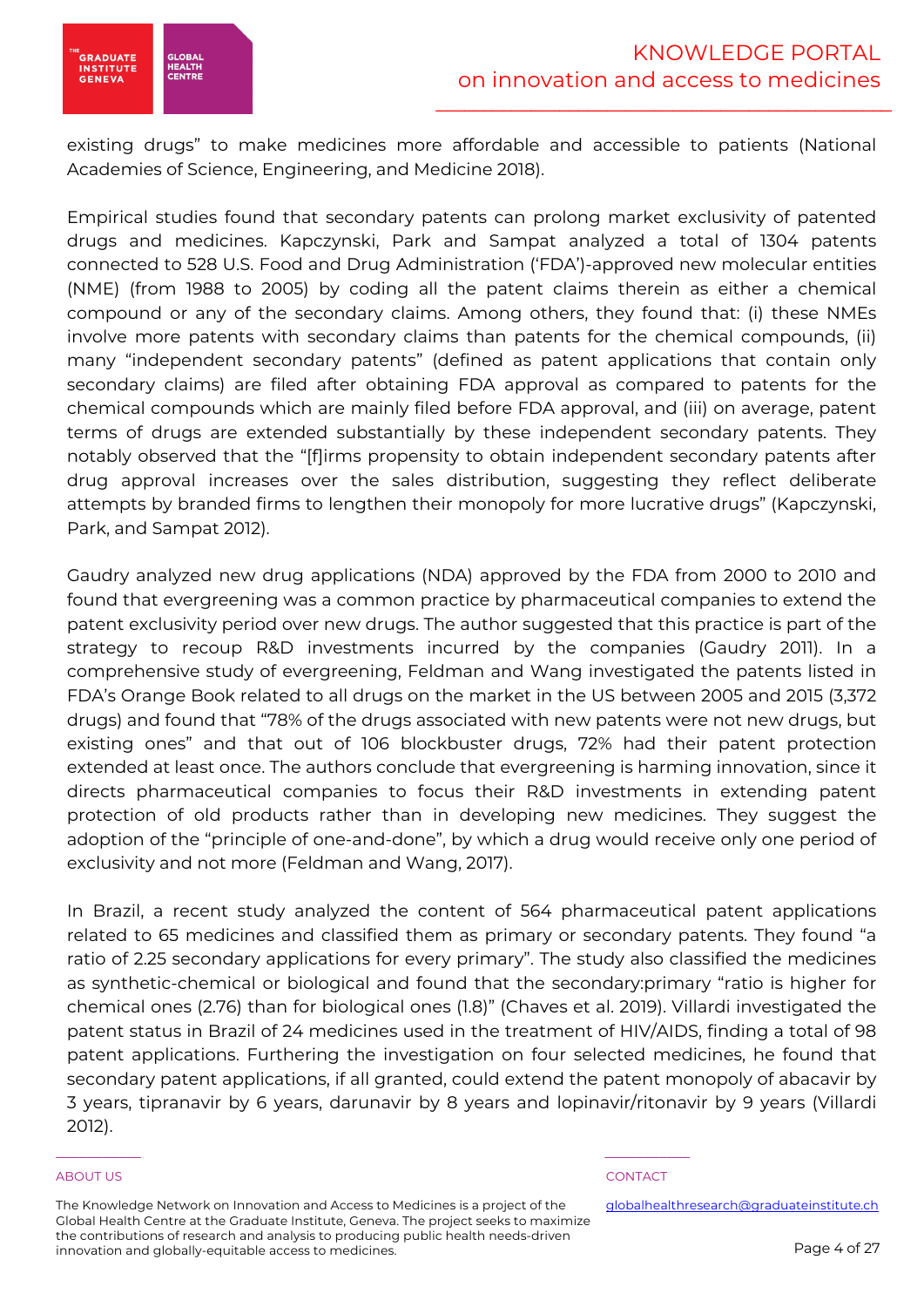

Through patent searches done until April 2011, Amin and Kesselheim identified and analyzed 108 patent applications and grants in relation to ritonavir and lopinavir/ritonavir, which are important antiretroviral drugs. They found that these patents can prolong the period of market exclusivity for these two drugs until 2028, specifically "[t]welve years after the expiration of the patents on their base compounds and thirty-nine years after the first patents on ritonavir were filed." They also observed possible validity challenges to some of the patents that do not seem to fulfill the "inventiveness" criteria (Amin and Kesselheim 2012).

Abud, Halla and Helmers analyzed 504 pharmaceutical patents in Chile and observed a ratio of 1 primary patent to 4 secondary patents. They further noted that private companies owned a larger proportion of these secondary patents as compared to universities or non-profit research entities, the latter having a larger share of the primary patents. They concluded that secondary patents are primarily employed by private companies to prolong their products' market exclusivity (Abud, Hall, and Helmers 2015).

Two conference papers examined pharmaceutical patent applications in Thailand using the national patent examination guidelines that were drafted based on the 2007 ICTSD, UNCTAD and WHO guidelines. They reported the following observations: (i) 1,960 out of 2,034 patent applications between 2000 to 2010 are "evergreening" patents, mainly involving "new use of a known substance" claim, among others (Kessomboon et al. 2012) and (iii) evergreening patent applications related to 59 drugs would effectively result in 32 years of market exclusivity from 1996 to 2028 and a "cumulative market value" of about US\$283 million. Thus, If the patent examination guidelines are implemented, this could result in US\$ 283 million in possible savings (Kessomboon et al. 2014).

Looking at medicine/device product combinations, Beall, Nickerson, Kaplan and Attaran investigated patent data for 49 products, finding a total of 235 patents/applications out of which 55% were related to the device (considered as a type of secondary patent). They found that "the median additional years of patent protection afforded by device patents was 4.7 years (range: 1.3-15.2 years) (Beall, Nickerson, Kaplan and Attaran 2016).

Chandrasekharan and colleagues investigated the role of patents in limiting the ability of new manufacturers to produce vaccines in developing countries, specifically Brazil, China and India. They found "intense patenting activity for the HPV and pneumococcal vaccines that could potentially delay the entry of new manufacturers" and concluded that "increased transparency around patenting of vaccine technologies, stricter patentability criteria suited for local development needs and strengthening of IPRs management capabilities where relevant, may help reduce impediments to market entry for new manufacturers and ensure a competitive supplier base for quality vaccines at sustainably low prices" (Chandrasekharan et al 2015).

### ABOUT US ADOUT A SERVICE OF THE SERVICE OF THE SERVICE OF THE SERVICE OF THE SERVICE OF THE SERVICE OF THE SERVICE OF THE SERVICE OF THE SERVICE OF THE SERVICE OF THE SERVICE OF THE SERVICE OF THE SERVICE OF THE SERVICE OF

The Knowledge Network on Innovation and Access to Medicines is a project of the Global Health Centre at the Graduate Institute, Geneva. The project seeks to maximize the contributions of research and analysis to producing public health needs-driven innovation and globally-equitable access to medicines.

\_\_\_\_\_\_\_\_\_\_\_ \_\_\_\_\_\_\_\_\_\_\_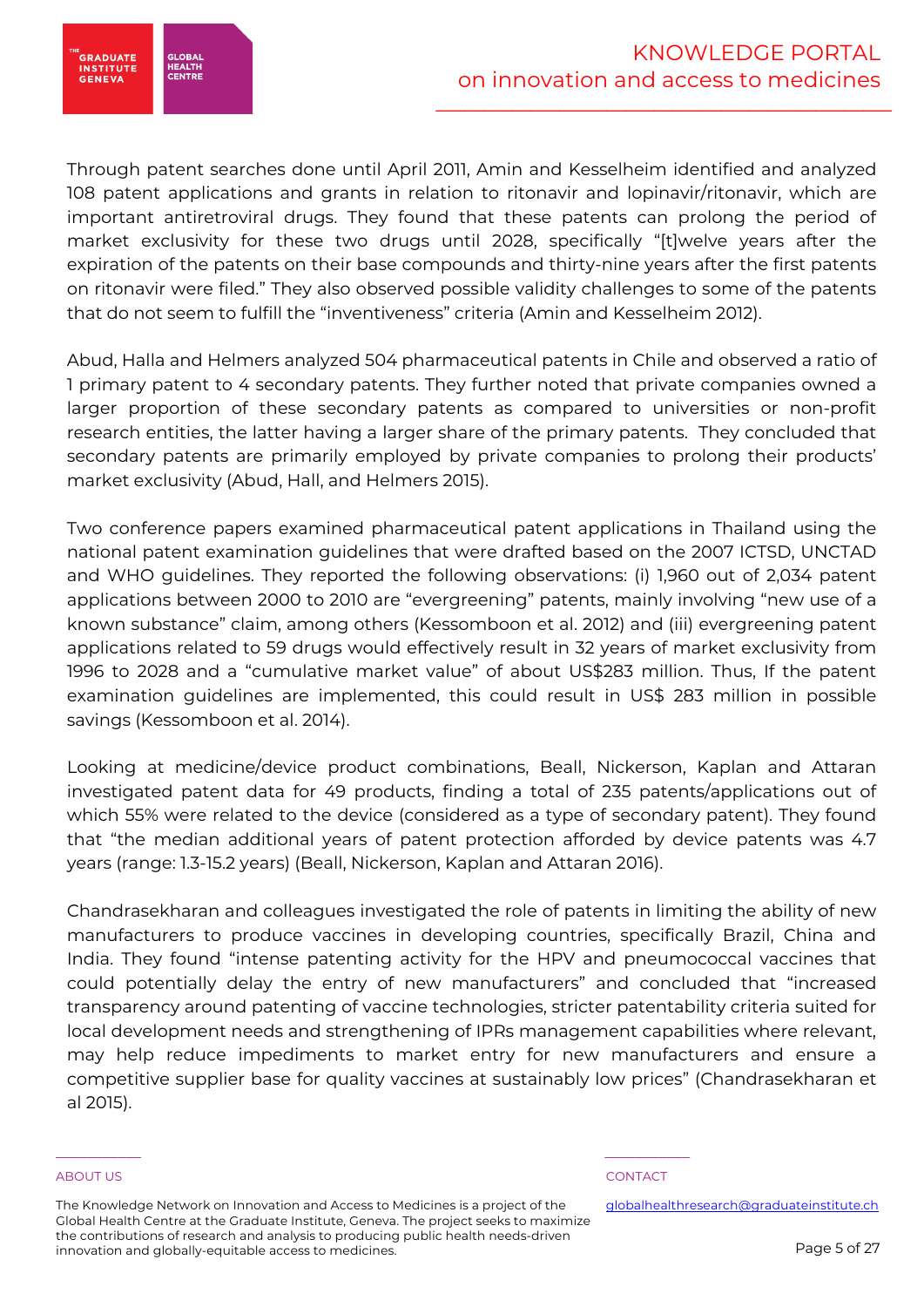

# Mechanisms to limit secondary patents

Patent applications or grants may be challenged by third parties for failure to meet the patentability criteria, among other grounds. These proceedings are referred to as "pre-grant" or "post-grant" oppositions,' respectively, and if provided in national intellectual property laws, can reduce the number, the scope and duration of granted patents (Correa 2014a). Hemphill and Sampat's study found that patent challenges in relation to drugs tend to be directed against "lower quality and later expiring patents", which indicates that these challenges keep the "historical baseline of effective market life" for drugs and in effect restrict the patent evergreening strategies of firms manufacturing branded drugs (Hemphill and Sampat 2012). However, in dealing with pharmaceutical patents especially in the developing countries, Drahos argues that, it is better to take a preventive approach – i.e. by restricting the grant of questionable patents than a curative approach – i.e. by resorting to expensive litigation to invalidate the same (Drahos 2008). Some developing countries, such as India, Brazil and Argentina, have imposed specific measures to address the issue of secondary patents (B. Sampat and Shadlen 2017).

# a. Stringent Patentability Criteria

Correa opines that the stringent implementation of patentability criteria through patent examinations is a crucial policy measure available to governments to effectively limit the increasing number of patent grants and ensure that only those that qualify as inventions are patented (Correa 2014a). The results of a study (Correa 2011a) on patents granted in Argentina, Brazil, Colombia, India and South Africa between 2000 to 2008 in varying year intervals, revealed among others: (i) there is increased patenting activity for "incremental" improvements, a significant number of which having doubtful compliance as to the inventive step requirement, (ii) the application of a lenient inventive step standard have been taken advantage of by foreign rather than local entities, and (iii) oftentimes, a stricter implementation of the patentability criteria during patent examinations could have prevented the need to issue compulsory licenses (Correa 2011b).

Also, by reviewing United States and United Kingdom case law, Gurgula suggests the use of the "obvious to try with a reasonable expectation of success" standard when applying the inventive step requirement in order to screen pharmaceutical patent applications involving "follow-on inventions." The standard works as follows: "[t]he patent can be found obvious if it can be shown that it was 'obvious to try' a specific route and there was a reasonable expectation of success that this would lead to a positive result" (Gurgula 2019). Holman, Minssen and Solovy argue against the view that, as compared to other pharmaceuticals,

### ABOUT US ADOUT A SERVICE OF THE SERVICE OF THE SERVICE OF THE SERVICE OF THE SERVICE OF THE SERVICE OF THE SERVICE OF THE SERVICE OF THE SERVICE OF THE SERVICE OF THE SERVICE OF THE SERVICE OF THE SERVICE OF THE SERVICE OF

The Knowledge Network on Innovation and Access to Medicines is a project of the Global Health Centre at the Graduate Institute, Geneva. The project seeks to maximize the contributions of research and analysis to producing public health needs-driven innovation and globally-equitable access to medicines.

\_\_\_\_\_\_\_\_\_\_\_ \_\_\_\_\_\_\_\_\_\_\_ <sup>1</sup> There is a separate research synthesis on patent oppositions (under development).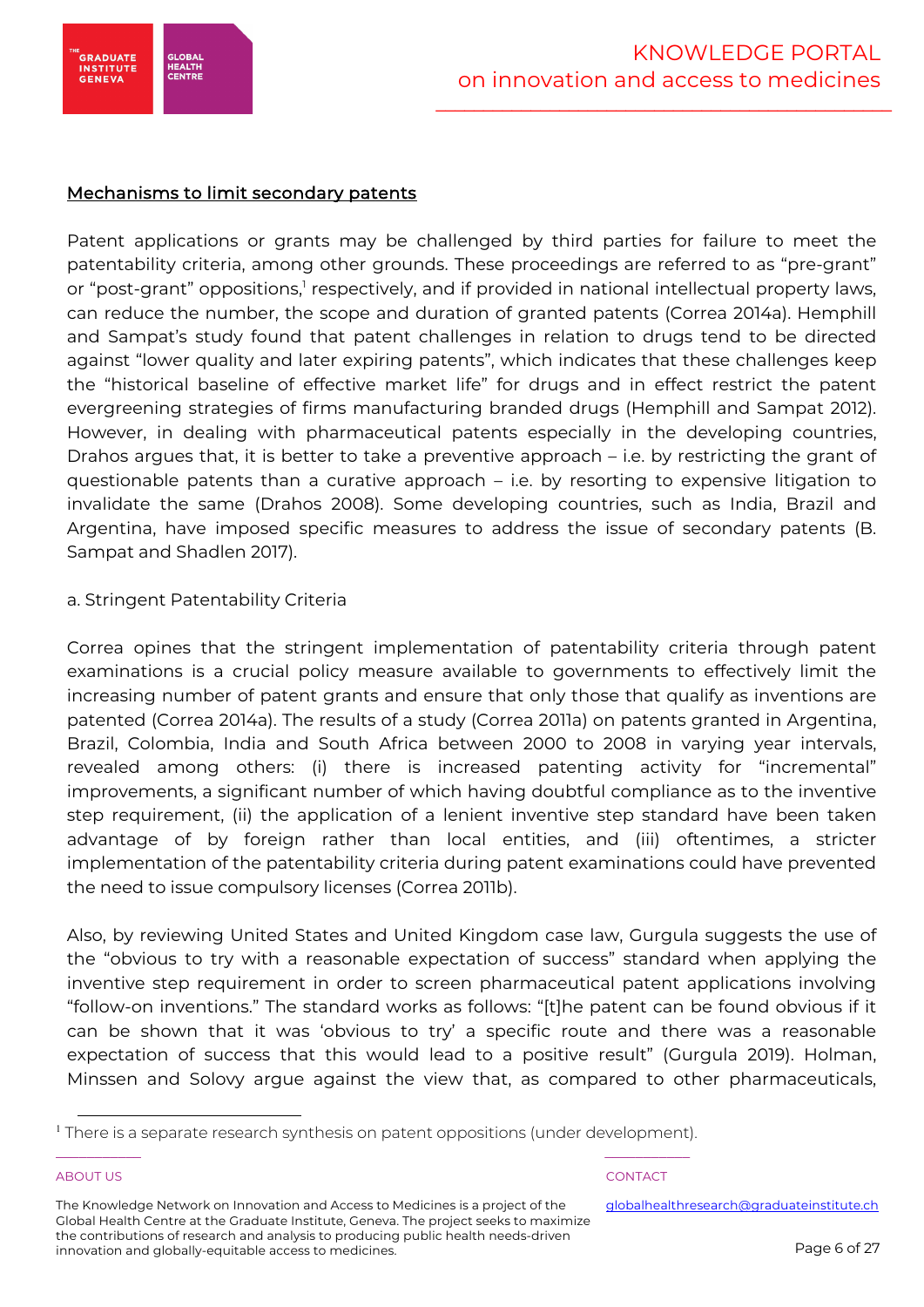

"follow-on pharmaceutical innovation" should be considered as secondary patents and thus, warrant a stricter application of the patentability criteria. Examining U.S. and European interpretations of patentable subject matter and patentability criteria, they instead offer what they deem as "appropriate" standards for the examination of these follow-on innovations (Holman, Minssen, and Solovy 2018).

Some countries have adopted measures in their national intellectual property laws with the aim of specifically addressing the issue of secondary patents. One example of this is Section 3(d), which was introduced as an amendment to the Indian Patents Act of 1970 in 2005. This provision has three parts: (1) "[t]he discovery of a new form of a known substance; (2) the discovery of a new property or new use of a known substance; [and] (3) the use of a known process" (Park 2010). The first and third parts involve "conditional exceptions" to patenting that can still be overcome by the showing of: (i) an enhancement of the efficacy of the substance, and (ii) that a new product is produced or involves "one new reactant" at the minimum, respectively. However, the second part is an outright prohibition on the patenting of a "mere discovery of any new property or new use for a known substance" without any exception (Ali et al. 2018).

Section 3(d) is said to be a "middle ground" provision, wherein new forms of known substances, with proven advancements may still be patentable, instead of simply prohibiting all types of secondary patents. In order to be granted Indian patents, pharmaceutical products and processes must comply with the patentability criteria including Section 3(d) (Sampat and Shadlen 2018). With respect to the "efficacy" condition, the Supreme Court ruling on the Novartis case, which involved a challenge of Section 3(d), agreed with the appealed decision ruling that "enhanced efficacy" should be understood as "therapeutic efficacy," but the latter concept was not further defined. Discussing Section 3(d) from a natural science perspective, Bergström posited that "[t]he 'enhanced therapeutic efficacy' test, intended to curb 'evergreening' and promote genuine and valuable innovation, presently leaves a narrow and in some regards random window for patenting incremental innovation", concluding that "therapeutic" and "efficacy" are not suitable as patentability criteria (Bergström 2015).

As identified by Correa, one of the possible challenges against Section 3(d) is that it imposed an extra requirement from those provided under Article 27.1 by the TRIPS Agreement. However, he highlighted that the TRIPS Agreement granted WTO Members the flexibility to define each of the three patentability criteria. Thus, Section 3(d), even if interpreted to define the requirements of "inventive step and/or utility," would still be consistent with Article 27.1 considering the leeway given to Members in adopting stringent, or less stringent, definitions of the patentability criteria. He further argued that a "rigorous and scientific" adherence to the inventive step criteria will yield the same outcome as countries adopting a similar Section 3(d) provision (Correa 2013). No Member has yet filed a formal dispute at the WTO on whether Section 3(d) is compatible with TRIPS.

### ABOUT US ADOUT A SERVICE OF THE SERVICE OF THE SERVICE OF THE SERVICE OF THE SERVICE OF THE SERVICE OF THE SERVICE OF THE SERVICE OF THE SERVICE OF THE SERVICE OF THE SERVICE OF THE SERVICE OF THE SERVICE OF THE SERVICE OF

The Knowledge Network on Innovation and Access to Medicines is a project of the Global Health Centre at the Graduate Institute, Geneva. The project seeks to maximize the contributions of research and analysis to producing public health needs-driven innovation and globally-equitable access to medicines.

\_\_\_\_\_\_\_\_\_\_\_ \_\_\_\_\_\_\_\_\_\_\_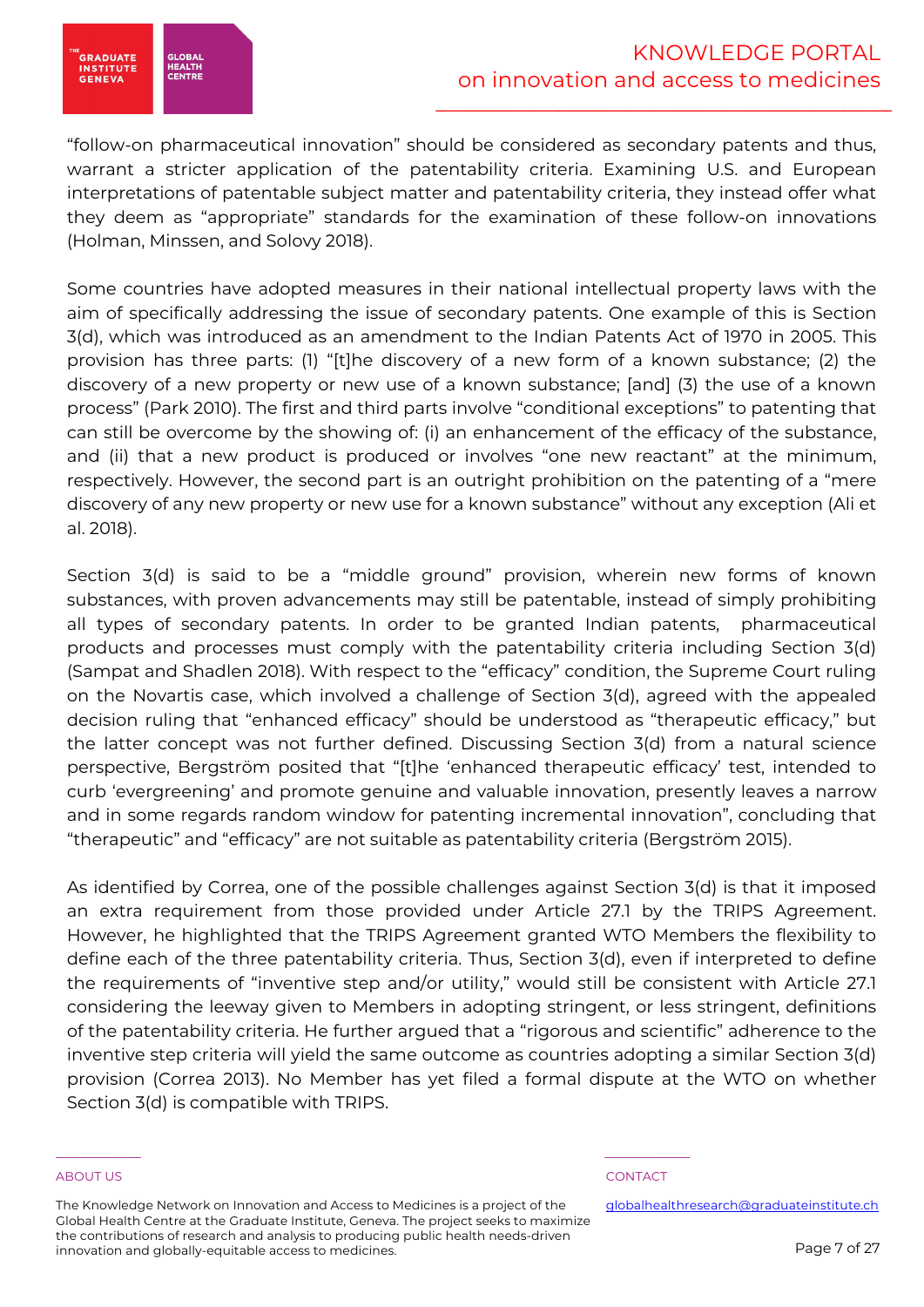

The Philippines in 2008 amended its intellectual property law to include language similar to Section 3(d) (Correa 2014a) in its non-patentable subject matter and inventive step provisions.

# b. Patent Examination Guidelines

Velásquez notes the important, yet understudied, role of national patent offices and their implementation of the patentability criteria in the issue of access to medicines (Velasquez 2015). While there are three types of patent search and examination frameworks that may be adopted by national patent offices - namely, "formality examination only," "formality examination and prior art" and "formality examination, prior art search and substantive examination" – the assessment of the patentability criteria, as laid down in the national patent law, is usually made during the substantive examination. The World Intellectual Property Organization – Alternatives in Patent Search and Examination discusses the benefits and limitations of adopting each of these patent search and examination frameworks (World Intellectual Property Organization 2014).

Correa emphasized that, while the conduct of a substantive patent examination does not guarantee adherence to the patentability criteria of granted patents, requiring a substantive examination offers a better approach against patent proliferation as compared to having no examination at all, as in the case of South Africa's patent registration system (Correa 2014b). With respect to actual patent examination practices, Drahos discussed the influential impact of technical assistance programs sponsored by the U.S., Japan and European Patent Offices, referred to as the "Trilaterals" to the patent offices of developing countries in building "technocratic trust" of the latter with the former. He argued that this trust can lead developing country patent offices to rely on the patent examination results made by the Trilaterals and adopt patent examination practices that "[m]aintain patent-regulated pharmaceutical markets that will increase the difficulties surrounding their citizens' access to medicines" (Drahos 2008). As an example of this, there have been numerous agreements between national patent offices for sharing of examination results, such as the PPH – Patent Prosecution Highway ("PCT-Patent Prosecution Highway Pilot (PCT-PPH and Global PPH)" n.d.), or validation agreements by which one patent office simply revalidates the patents already granted by another, such as the agreement between Tunisia and the European Patent Office (EPO) ("Validation of European Patents in Tunisia (TN) with Effect from 1 December 2017 (Official Journal October 2017)" 2017).

It is observed that national patent examination guidelines can narrowly or broadly apply patentability criteria. The United Nations Development Programme - Guidelines for the examination of patent applications relating to pharmaceuticals (UNDP Guidelines) provide specific guidance and recommendations to help patent examiners assess patent applications, particularly in applying the patentability criteria and dealing with the following 12 pharmaceutical patent claims: Markush claims, Selection patents, Polymorphs, Enantiomers, Salts, Ethers and esters, Compositions, Doses, Combinations, Prodrugs, Metabolites and New

### ABOUT US ADOUT A SERVICE OF THE SERVICE OF THE SERVICE OF THE SERVICE OF THE SERVICE OF THE SERVICE OF THE SERVICE OF THE SERVICE OF THE SERVICE OF THE SERVICE OF THE SERVICE OF THE SERVICE OF THE SERVICE OF THE SERVICE OF

The Knowledge Network on Innovation and Access to Medicines is a project of the Global Health Centre at the Graduate Institute, Geneva. The project seeks to maximize the contributions of research and analysis to producing public health needs-driven innovation and globally-equitable access to medicines.

\_\_\_\_\_\_\_\_\_\_\_ \_\_\_\_\_\_\_\_\_\_\_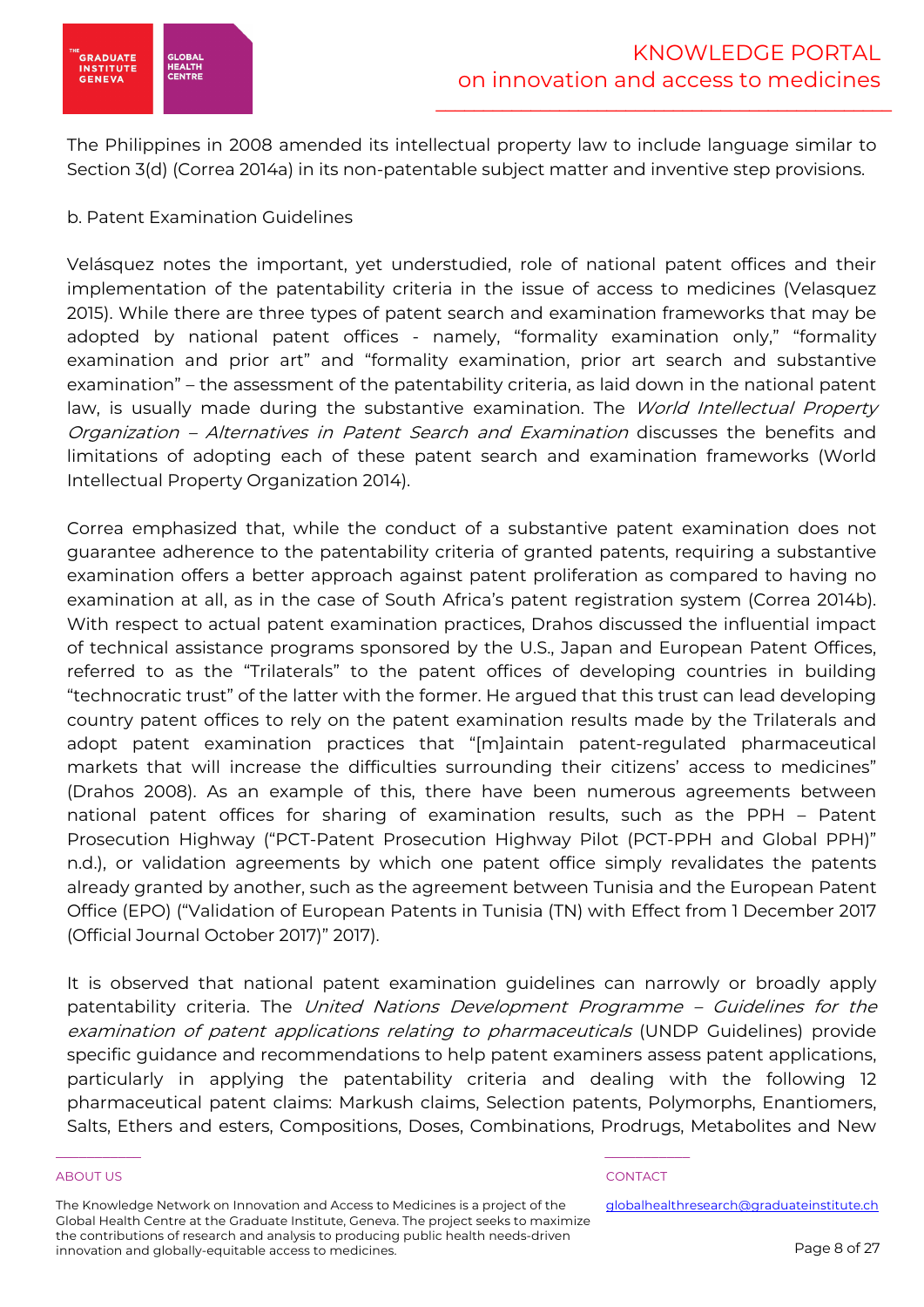

Medical Use (Correa 2016b). The Guidelines supplements the 2007 Guidelines for the Examination of Pharmaceutical Patents: Developing a Public Health Perspective from the International Centre for Trade and Sustainable Development, the United Nations Conference on Trade and Development and the WHO (Correa 2007b). However, Holman argued that the UNDP Guidelines adopt an "oversimplified" understanding of the 12 claims and disagreed that many of these claims are non-patentable for failure to meet the inventive step or nonobviousness requirement (Holman 2017).

Governments have adopted different practices with respect to patentability criteria. In Argentina, the 2012 Joint Regulation from Argentina's Patent Office and Ministries of Industry and Health (Joint Resolution MI118/2012, MS546/2012, INPI107/2012) laid down patent examination guidelines on the patentability for identified types of pharmaceutical patent applications, such as salts, esters and other derivatives of known substances. Failure to meet the novelty or inventive step requirements are among the reasons for non-patentability of these pharmaceutical claims (Bensadon and Poli 2012). The adoption of the Guidelines was prompted by the observation that there were many granted patents failing to meet the patentability criteria. After the adoption of the Guidelines, the Argentinian Patent Office rejected 95% of antiretroviral patent applications according to a study by FGEP – Fundación Grupo Efecto Positivo (Vieira and Di Giano 2019). On the other end of the spectrum, the Chinese Intellectual Property Office guidelines on patent examination, which determine the patentability criteria relevant to pharmaceutical patents, are observed to allow the patentability of a wide range of pharmaceutical products, i.e. salts, combinations and "new uses" of known substances. Wang, Hu and Jia opine that this practice may negatively impact access to medicines in China (Wang, Hu, and Jia 2009).

# c. Collaborative examination process

In Brazil, the National Sanitary Regulatory Agency (ANVISA) is required by the patent law to give its "prior consent" before the grant of any pharmaceutical patent by the national patent office (INPI) in order to safeguard public health needs and assure a stringent patentability examination. This dual agency policy has been described as a strategy that "links patentability criteria in the area of pharmaceuticals to the goal of welfare-enhancing innovation in the health sector" (Drahos 2008). The adoption of similar mechanisms has been recommended by WHO as a positive measure to enhance the examination of pharmaceutical patents from a public health perspective (CIPIH/WHO, 2006, p. 134). It should be noted that ANVISA's prior consent mechanism is applicable to all patent applications in the pharmaceutical sector, and not specifically to secondary patents.

From 2001-2012, Anvisa rejected over 400 patent applications that would have been otherwise granted by INPI. In addition, 40 per cent of the patent applications which obtained prior consent had to comply with demands such as to improve clarity or to reduce scope before being granted, therefore increasing the quality of the patents that were granted (Vieira and Di

### ABOUT US ADOUT A SERVICE OF THE SERVICE OF THE SERVICE OF THE SERVICE OF THE SERVICE OF THE SERVICE OF THE SERVICE OF THE SERVICE OF THE SERVICE OF THE SERVICE OF THE SERVICE OF THE SERVICE OF THE SERVICE OF THE SERVICE OF

The Knowledge Network on Innovation and Access to Medicines is a project of the Global Health Centre at the Graduate Institute, Geneva. The project seeks to maximize the contributions of research and analysis to producing public health needs-driven innovation and globally-equitable access to medicines.

\_\_\_\_\_\_\_\_\_\_\_ \_\_\_\_\_\_\_\_\_\_\_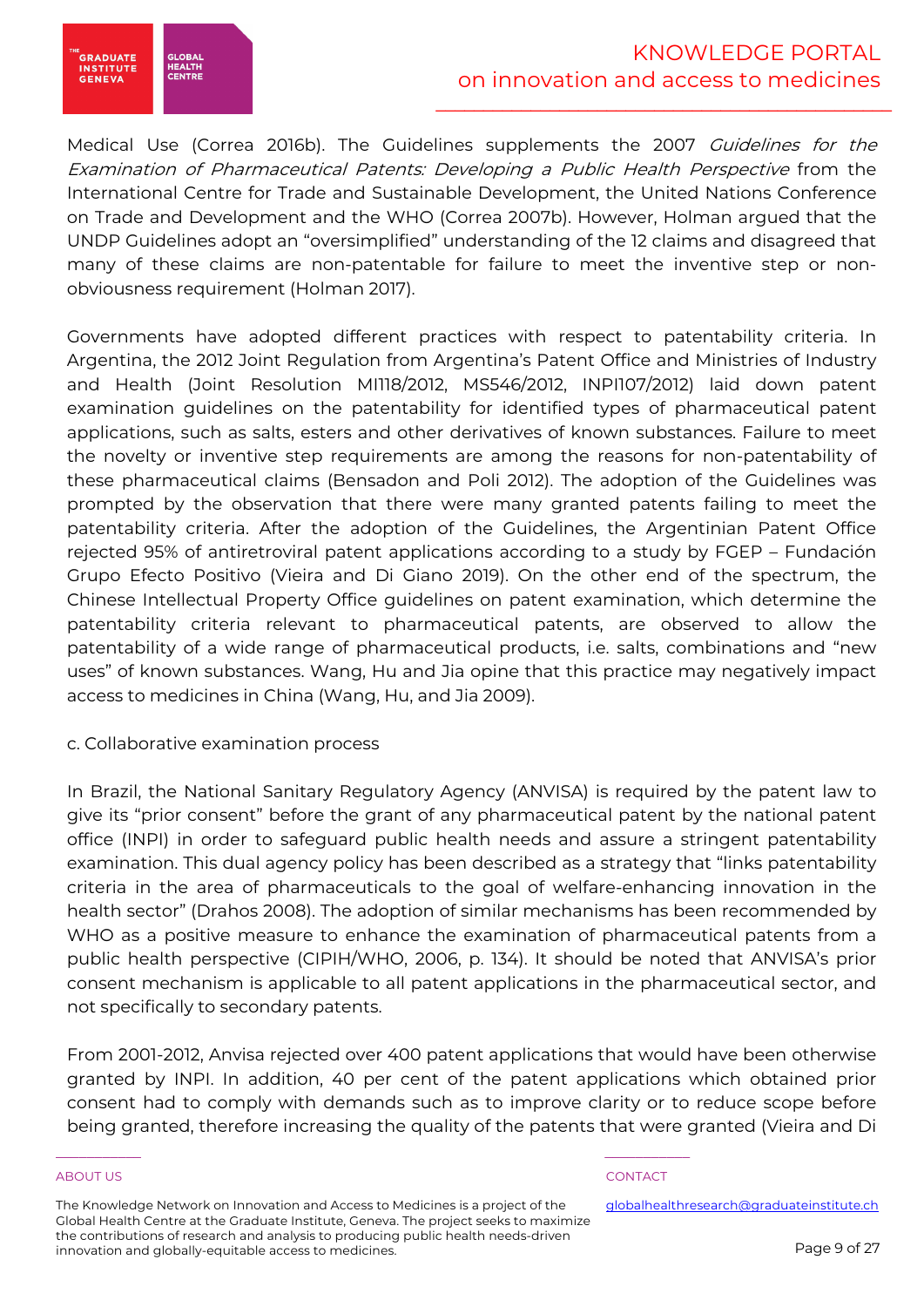

Giano, 2019). Kunisawa highlights the contrasting opinions of INPI and ANVISA on the patentability of inventions dealing with "second medical uses," with the former considering that the said inventions are patentable and the latter having the opposite opinion. Considering the impact on pharmaceutical patents, she argues for a re-examination of this current patent examination practice in Brazil (Kunisawa 2009).

This prior consent requirement, initially adopted in 2001, has been opposed by the pharmaceutical companies and the national patent office (INPI) and its validity challenged, leading to changes in the role of ANVISA. It is currently considered a "third-party opinion" in the analysis of patentability, as opposed to being considered a "binding decision" as was the case initially (Vieira and Di Giano 2019). Joint Ordinance No. 1 issued by the INPI and ANVISA in 2017 changed the role of the latter in the pharmaceutical patent examination process. Under this Ordinance, INPI first conducts a "formal examination" of the application. If the applicant seeks a substantive examination afterwards, the application will then be reviewed by ANVISA for public health concerns only. If the patent application is deemed to be of public health importance, ANVISA may issue a non-binding third-party opinion on whether or not the application complies with the patentability criteria. Ultimately, the final assessment with respect to compliance with the patentability criteria lies with the INPI. Moreover, Joint Ordinance No. 2 published later in 2017 created an Interinstitutional Articulation Group tasked with building consensus between the INPI and ANVISA on the patentability criteria for the examination of pharmaceutical patents that are deemed of public health importance (Blasi 2018).

# Efficacy of mechanisms to limit secondary patents

Assessments of these mechanisms limiting secondary patents, mainly focusing on Section 3(d), indicate that these measures are not fully producing their expected results.

# a. Comparative study

Sampat and Shadlen studied the impact of different mechanisms against secondary patents adopted by developing countries – specifically, Section 3(d) in India, the INPI-ANVISA dual agency patent examination in Brazil and the 2002 patent examination guidelines prohibiting patents on "second medical uses" (most of the Argentinian patents analyzed in the study fall under this category) as well as the 2012 guidelines restricting majority of secondary patents on pharmaceuticals in Argentina. This study compared a large sample of 4,765 pharmaceutical patent applications with national filings in the U.S., Japan and Europe, which do not have any specific mechanism regarding secondary patents, and their corresponding applications in India, Brazil and Argentina. By comparing primary vs. secondary grant rates in the different countries, the authors conclude that the mechanisms to restrict secondary patents had limited impact. In India and Brazil, the policies had a marginal effect on reducing the rate of

### ABOUT US ADOUT A SERVICE OF THE SERVICE OF THE SERVICE OF THE SERVICE OF THE SERVICE OF THE SERVICE OF THE SERVICE OF THE SERVICE OF THE SERVICE OF THE SERVICE OF THE SERVICE OF THE SERVICE OF THE SERVICE OF THE SERVICE OF

The Knowledge Network on Innovation and Access to Medicines is a project of the Global Health Centre at the Graduate Institute, Geneva. The project seeks to maximize the contributions of research and analysis to producing public health needs-driven innovation and globally-equitable access to medicines.

\_\_\_\_\_\_\_\_\_\_\_ \_\_\_\_\_\_\_\_\_\_\_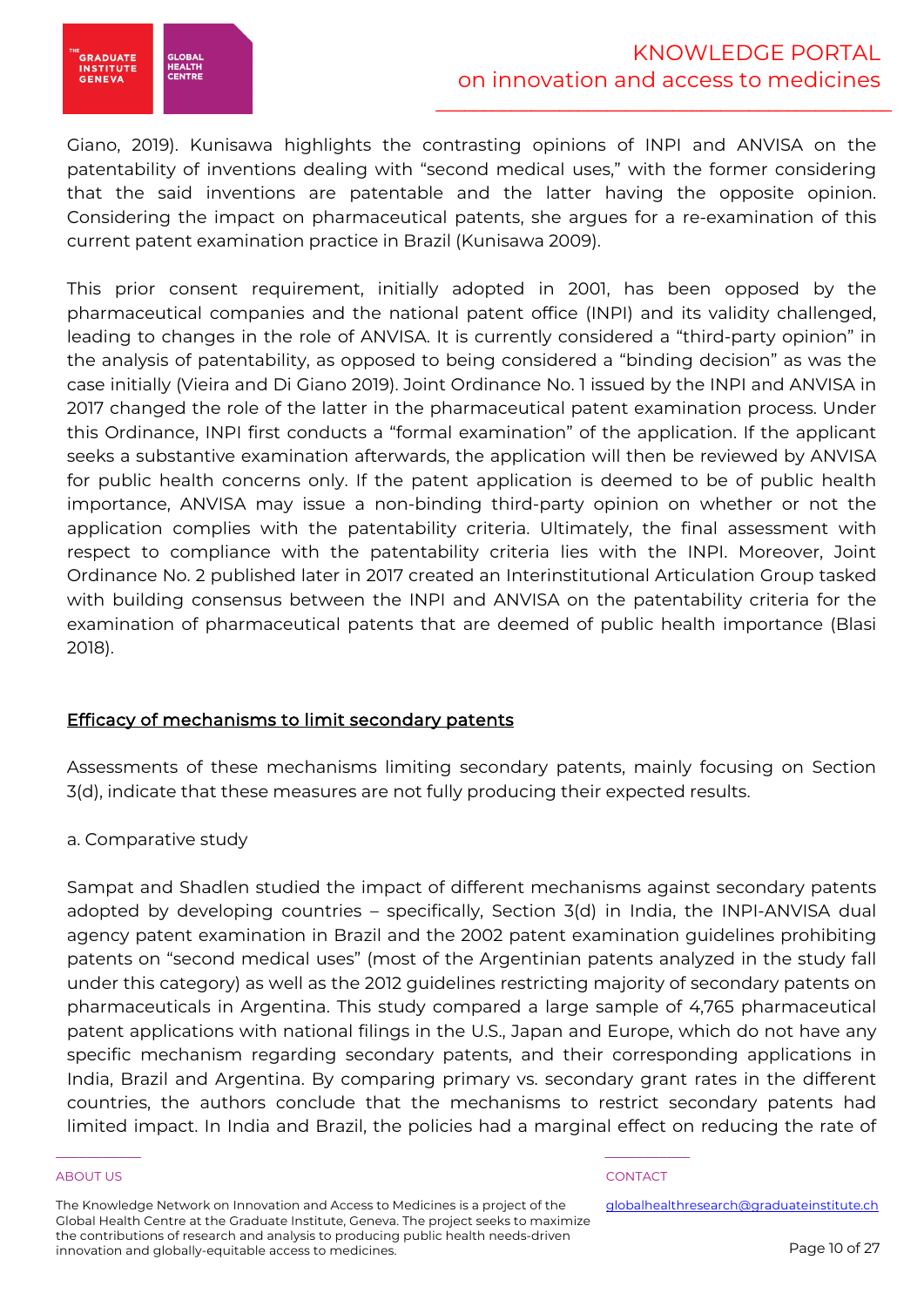

secondary patent grants as compared to primary patent grants. In contrast, the Argentinian mechanism seems to be more effective considering a lower rate of secondary patent grants (Sampat and Shadlen 2017).

b. India's Section 3(d)

Park conducted an initial assessment of the implementation of India's Sections 3(d) to 3(i) by examining patent grants issued by the Chennai, Mumbai, Kolkata and Delhi Patent Offices. The study revealed that: (i) "composition/formulation" type of secondary patents composed 67% out of the 84 examined patent grants and another 19% were for claims of "new use" or "method of treatment" but worded as composition claims, (ii) the requirements of Sections 3(d) to 3(i) do not seem to be consistently applied in all the patent applications, and (iii) some of the Indian patent grants that fall within the "exclusions" had counterpart patents that were refused in the U.S. or Europe for failing to comply with the requirements of "novelty or inventive step." He recommended, among others, for clarifications on the exclusions in these provisions, through changes in the patent examination guidelines or the law, in order to prevent possible abuses (Park 2010). Further, Sampat and Amin compared the grant rates of 2,803 "twin" patent applications filed in India and Europe. With respect to patent applications that would be covered under Section 3(d), they observed that India and Europe followed the same trend, such that these applications "have a lower grant rate and a higher rejection rate than other applications." This result is interesting considering that Europe has no similar Section 3(d) provision. In this regard, India's Section 3(d), as implemented, does not seem to have resulted in a considerable difference in the rates of patent grants or rejections in Europe (Sampat and Amin 2013).

More recently, Ali et al. analyzed 2293 pharmaceutical patents granted by the Indian Patent Office from 1995 to 2016 and classified these into two groups: primary and secondary patents. They found that: (i) 1645 (72%) of these patents are secondary patents and thus, should not have been granted under the "anti-evergreening provisions" in the Indian Patents Act specifically, Sections 3(d) and (e), (ii) 91% of these secondary patents were either "formulations, composition and combinations," (iii) 85% of these patents were granted without undergoing "[d]etailed scrutiny by the Controller." The study also identified the various ways by which the applicants overcame the objections raised against those secondary patents that underwent detailed scrutiny, including by arguing that the patent application falls under Section 3(e), which refers to "combinations" obtained through "mere admixtures", not Section 3(d) or that the provision on patentability conditions apply instead of the provisions on exceptions to patentability. Ali et al. recommended that Sections 3(d) and 3(e) be amended to expressly prohibit the grant of secondary patents by deleting the exceptions provided in the provisions (Ali et al. 2018).

Finally, analyzing the first examination reports of the Indian Patent Office, Sampat and Shadlen observed that, among others, Section 3(d): (i) is commonly invoked as a ground for

### ABOUT US ADOUT A SERVICE OF THE SERVICE OF THE SERVICE OF THE SERVICE OF THE SERVICE OF THE SERVICE OF THE SERVICE OF THE SERVICE OF THE SERVICE OF THE SERVICE OF THE SERVICE OF THE SERVICE OF THE SERVICE OF THE SERVICE OF

\_\_\_\_\_\_\_\_\_\_\_ \_\_\_\_\_\_\_\_\_\_\_

The Knowledge Network on Innovation and Access to Medicines is a project of the Global Health Centre at the Graduate Institute, Geneva. The project seeks to maximize the contributions of research and analysis to producing public health needs-driven innovation and globally-equitable access to medicines.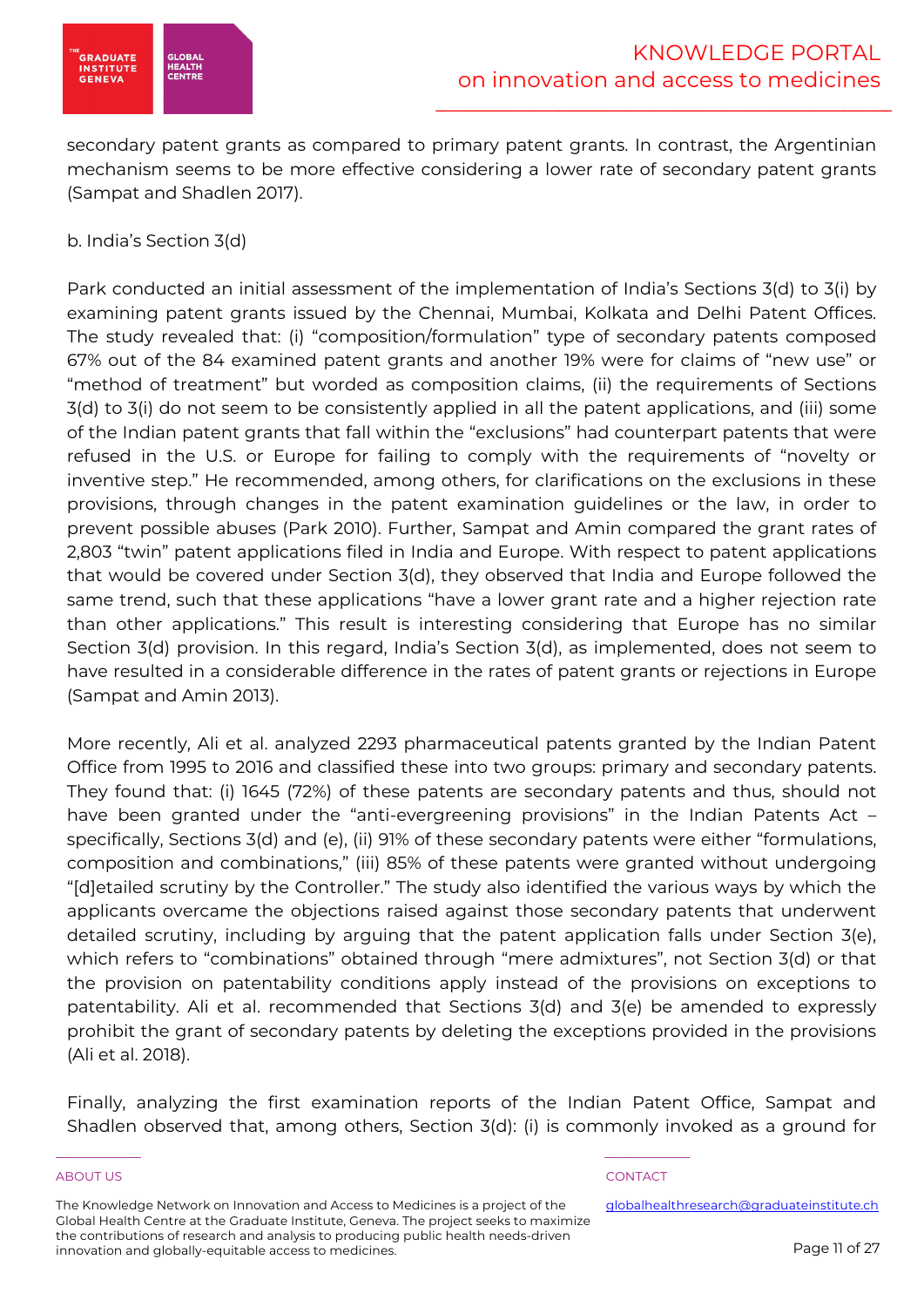

patent application refusal with failure to meet the requirements of novelty or inventive step as objections to patent grants by patent examiners and (ii) is also being used during the examination of primary patent applications, which indicates that the provision "may be used in a way that is different from what it was designed to accomplish" (Sampat and Shadlen 2018).

# Research gaps

• Further comparative studies on patentability criteria and practices applying them to health technologies across different countries, as existing research covers only a handful of countries

- Patentability criteria applied to other health products beyond drugs.
- Impact of secondary patenting on innovation

# Cited papers with abstracts

Abbas, Muhammad Z. 2019. "Evergreening of Pharmaceutical Patents: A Blithe Disregard for the Rationale of the Patent System." Journal of Generic Medicines: The Business Journal for the Generic Medicines Sector 15 (2): 53–60. https://doi.org/10.1177/1741134319848797.

Abstract: Evergreening of pharmaceutical patents has emerged as a serious challenge for access to affordable drugs as it aims to delay the generic competition by extending the length of the exclusivity period beyond the legitimate patent term without any considerable improvement in therapeutic benefits of the already patented pharmaceutical drug. This paper endeavours to question the legitimacy of the evergreening of pharmaceutical patents. This study applies all the recognized theories in support of the patent system – namely the 'natural law' or 'natural rights' theory, the 'reward by monopoly' theory, the 'monopoly-profit incentive' theory, the 'exchange for secrets' theory or the 'contract' theory, and the 'prospect' theory – to the practice of evergreening of drug patents in order to check whether or not any of these theories can be used to justify the practice. The study concludes that the practice of evergreening is not consistent with any of these theories and therefore lacks any plausible justification.

Abud, María José, Bronwyn Hall, and Christian Helmers. 2015. "An Empirical Analysis of Primary and Secondary Pharmaceutical Patents in Chile." Edited by L. Michel Espinoza-Fonseca. PLOS ONE 10 (4): e0124257. https://doi.org/10.1371/journal.pone.0124257.

Abstract: We analyze the patent filing strategies of foreign pharmaceutical companies in Chile distinguishing between "primary" (active ingredient) and "secondary" patents (patents on modified compounds, formulations, dosages, particular medical uses, etc.). There is prior evidence that secondary patents are used by pharmaceutical originator companies in the U. S. and Europe to extend patent protection on drugs in length and breadth. Using a novel dataset that comprises all drugs registered in Chile between 1991 and 2010 as well as the corresponding patents and trademarks, we find evidence that foreign originator companies pursue similar strategies in Chile. We find a primary to secondary patents ratio of 1:4 at the

### ABOUT US ADOUT A SERVICE OF THE SERVICE OF THE SERVICE OF THE SERVICE OF THE SERVICE OF THE SERVICE OF THE SERVICE OF THE SERVICE OF THE SERVICE OF THE SERVICE OF THE SERVICE OF THE SERVICE OF THE SERVICE OF THE SERVICE OF

The Knowledge Network on Innovation and Access to Medicines is a project of the Global Health Centre at the Graduate Institute, Geneva. The project seeks to maximize the contributions of research and analysis to producing public health needs-driven innovation and globally-equitable access to medicines.

\_\_\_\_\_\_\_\_\_\_\_ \_\_\_\_\_\_\_\_\_\_\_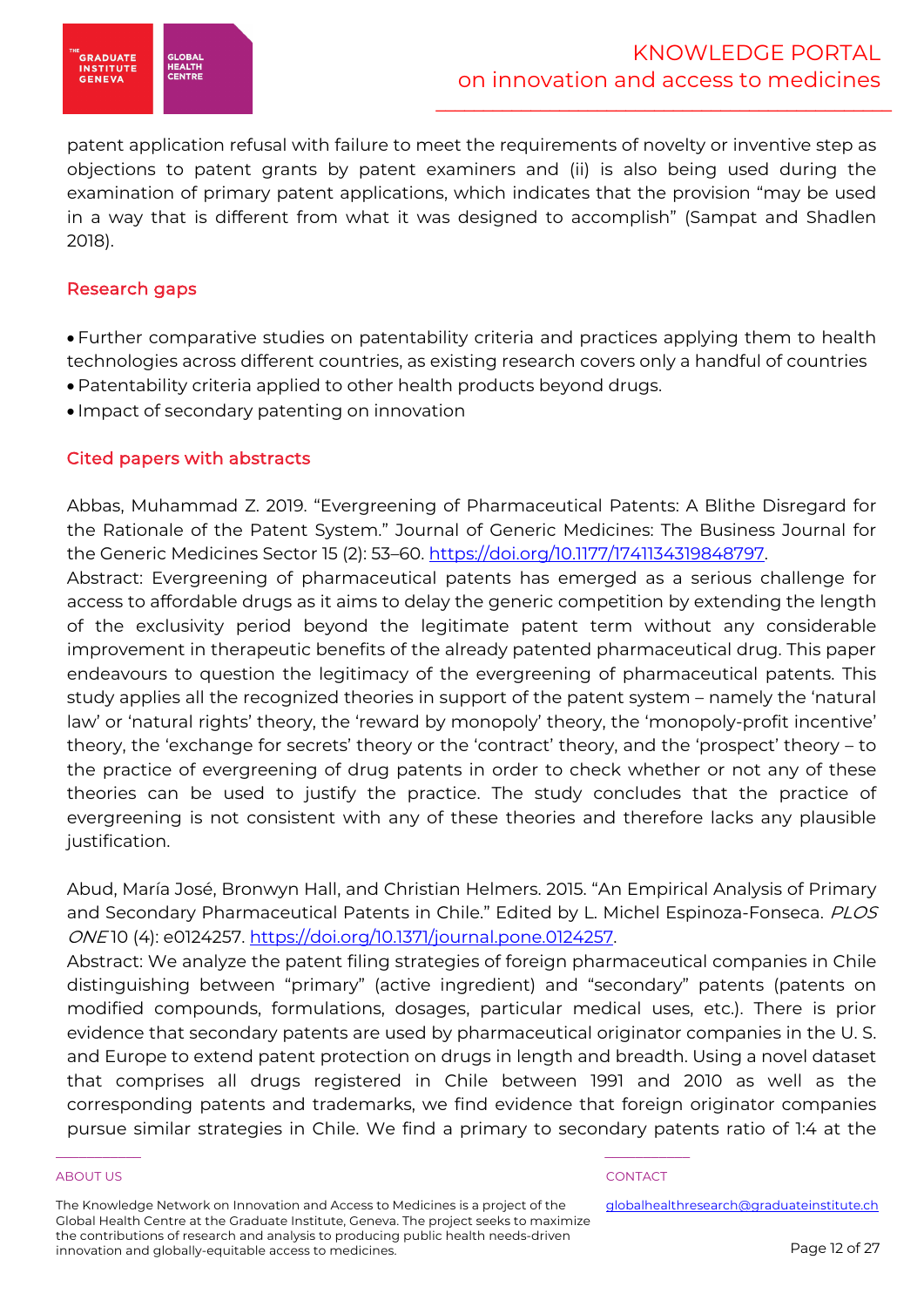

drug-level, which is comparable to the available evidence for Europe; most secondary patents are filed over several years following the original primary patent and after the protected active ingredient has obtained market approval in Chile. This points toward effective patent term extensions through secondary patents. Secondary patents dominate "older" therapeutic classes like anti-ulcer and anti-depressants. In contrast, newer areas like anti-virals and antineoplastics (anti-cancer) have a much larger share of primary patents.

Ali, Feroz, Sudarsan Rajagopal, Venkata S. Raman, and Roshan John. 2018. "Pharmaceutical Patent Grants in India: How Our Safeguards against Evergreening Have Failed, and Why the System Must Be Reformed." accessibsa. https://www.accessibsa.org/media/2018/04/Pharmaceutical-Patent-Grants-in-India.pdf. Abstract: Not available

Amin, Tahir, and Aaron S. Kesselheim. 2012. "Secondary Patenting Of Branded Pharmaceuticals: A Case Study Of How Patents On Two HIV Drugs Could Be Extended For Decades." Health Affairs 31 (10): 2286-94. https://doi.org/10.1377/hlthaff.2012.0107.

Abstract: Pharmaceutical manufacturers rely on patents to protect their intellectual property and often seek to extend market exclusivity for their products to maximize their return on investment. One method is by obtaining patents on features other than the original active drug ingredient, including secondary patents on alternate formulations of the drug or on methods of administration. This article examines how secondary patents can extend market exclusivity and thus delay generic competition, using as an example two key antiretroviral drugs for the management of HIV: ritonavir (Norvir) and lopinavir/ritonavir (Kaletra). We identified 108 patents, which together could delay generic competition until at least 2028 twelve years after the expiration of the patents on the drugs' base compounds and thirty-nine years after the first patents on ritonavir were filed. Some of the secondary patents that were reviewed were found to be of questionable inventiveness. We argue that increased transparency for existing patents, stricter patentability standards, and increased opportunities to challenge patent applications and patents could reduce inappropriate market exclusivity extensions on brand-name drugs and open the door to lower-cost generics.

Beall, Reed F., Jason W. Nickerson, Warren A. Kaplan, and Amir Attaran. 2016. "Is Patent 'Evergreening' Restricting Access to Medicine/Device Combination Products?" Edited by Heinz Fehrenbach. PLOS ONE 11 (2): e0148939. https://doi.org/10.1371/journal.pone.0148939.

Abstract: Background: Not all new drug products are truly new. Some are the result of marginal innovation and incremental patenting of existing products, but in such a way that confers no major therapeutic improvement. This phenomenon, pejoratively known as "evergreening", can allow manufacturers to preserve market exclusivity, but without significantly bettering the standard of care. Other studies speculate that evergreening is especially problematic for medicine/device combination products, because patents on the device component may outlast expired patents on the medicine component, and thereby keep competing, possibly less-expensive generic products off the market. Materials and

### ABOUT US ADOUT A SERVICE OF THE SERVICE OF THE SERVICE OF THE SERVICE OF THE SERVICE OF THE SERVICE OF THE SERVICE OF THE SERVICE OF THE SERVICE OF THE SERVICE OF THE SERVICE OF THE SERVICE OF THE SERVICE OF THE SERVICE OF

The Knowledge Network on Innovation and Access to Medicines is a project of the Global Health Centre at the Graduate Institute, Geneva. The project seeks to maximize the contributions of research and analysis to producing public health needs-driven innovation and globally-equitable access to medicines.

\_\_\_\_\_\_\_\_\_\_\_ \_\_\_\_\_\_\_\_\_\_\_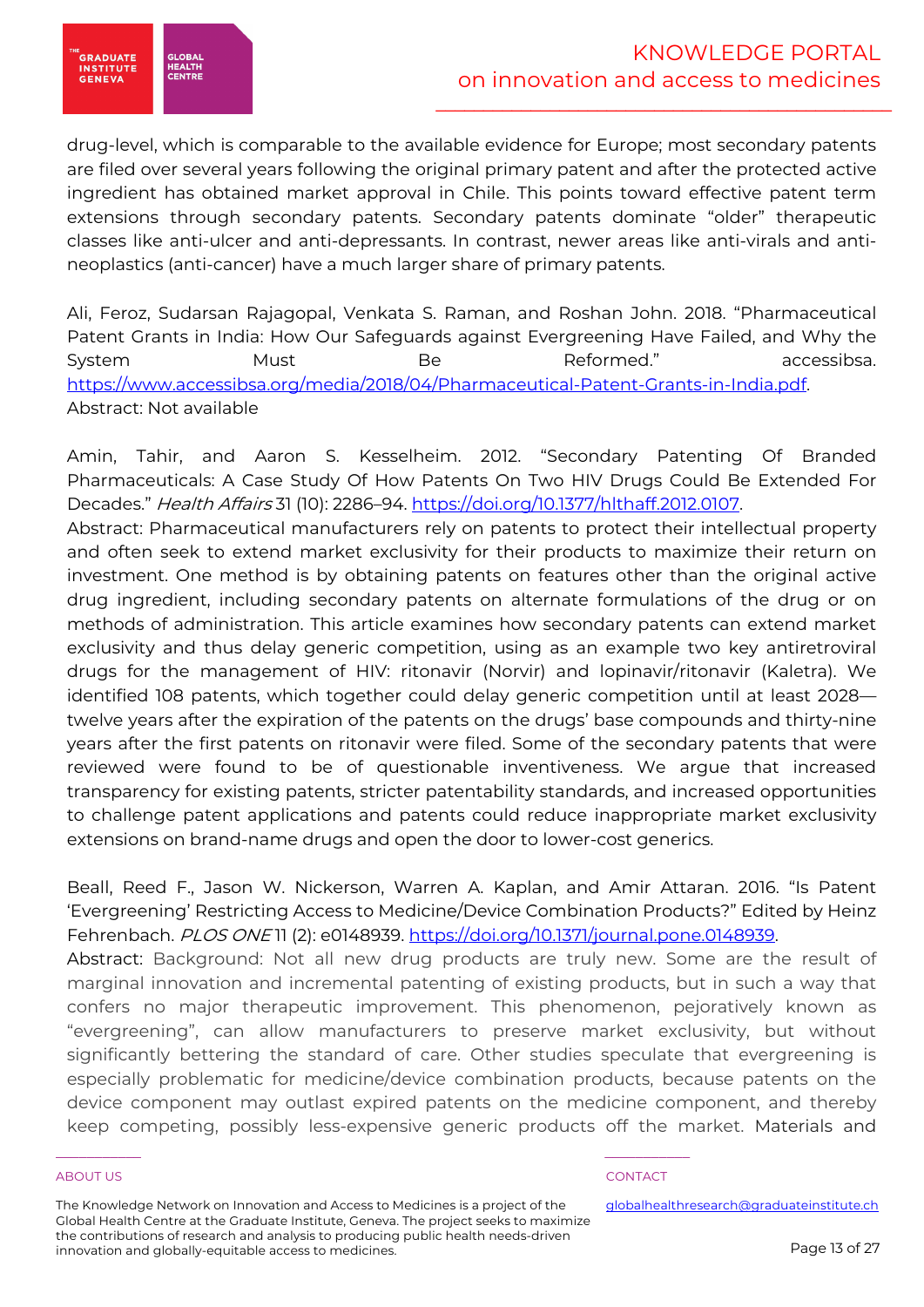Methods: We focused on four common conditions that are often treated by medicine/device product combinations: asthma and chronic obstructive pulmonary disease (COPD), diabetes, and severe allergic reactions. The patent data for a sample of such products ( $n = 49$ ) for treating these conditions was extracted from the United States Food and Drug Administration's Orange Book. Additional patent-related data (abstracts, claims, etc.) were retrieved using LexisNexis TotalPatent. Comparisons were then made between each product's device patents and medicine patents. Results: Unexpired device patents exist for 90 percent of the 49 medicine/device product combinations studied, and were the only sort of unexpired patent for 14 products. Overall, 55 percent of the 235 patents found by our study were device patents. Comparing the last-to-expire device patent to that of the last-to-expire active ingredient patent, the median additional years of patent protection afforded by device patents was 4.7 years (range: 1.3–15.2 years). Conclusion: Incremental, patentable innovation in devices to extend the overall patent protection of medicine/device product combinations is very common. Whether this constitutes "evergreening" depends on whether these incremental innovations and the years of extra patent protection they confer are proportionately matched by therapeutic improvements in the standard of care, which is highly debatable.

# Bensadon, Martin, and Ivan Alfredo Poli. 2012. "Prepare for Strict Rules against Pharmaceutical Patents." Managing Intellectual Property, 2012. https://heinonline.org/HOL/Page?handle=hein.journals/manintpr221&id=38&collection=journal s&index=.

Abstract: Not available

**GRADUATE** 

**INSTITUTE**<br>GENEVA

**GLOBA**<br>HEALTH

Bergström, Jenny. 2015. "The Efficiency of India's Patent Layering Regime – Section 3(d) from Scientific Terminology to Patenting Implications." IIC - International Review of Intellectual Property and Competition Law 46 (6): 665–81. https://doi.org/10.1007/s40319-015-0375-3. Abstract: Amidst the controversy about promoting innovation through patents while

maintaining access to medicines, India's 2005 Patents (Amendment) Act on patent layering offers a novel attempt at entering a middle path. Genuine advance is to be filtered from "evergreening" by requiring new forms of known substances to display enhanced therapeutic efficacy in order to be patentable. For this purpose, substance derivatives are presumed to be the same as the original known substance. While this heightened patentability standard for incremental innovation has been widely discussed from economic, political and legal standpoints, it has not yet been fully considered on natural scientific grounds. In this article, the Sec. 3(d) criteria "enhanced therapeutic efficacy" and the negative presumption on substance derivatives will be explored on the scientific basis of drug development in order to assess the regime's efficiency. This analysis reveals that "therapeutic" and "efficacy" are not entirely suitable as patentability criteria, while the presumption may entail undesired effects. Section 3(d) as it stands offers a novel approach to limiting evergreening and endorsing some incremental innovation, but much can be gained from a closer congruence between natural and legal scientific terminology in the pharmaceutical patenting context. A few interpretive adaptations are proposed to further fine-tune it to this end.

The Knowledge Network on Innovation and Access to Medicines is a project of the Global Health Centre at the Graduate Institute, Geneva. The project seeks to maximize the contributions of research and analysis to producing public health needs-driven innovation and globally-equitable access to medicines.

\_\_\_\_\_\_\_\_\_\_\_ \_\_\_\_\_\_\_\_\_\_\_

### ABOUT US AND INTERNATIONAL CONTACT THE RELEASE OF THE RELEASE OF THE RELEASE OF THE RELEASE OF THE RELEASE OF THE RELEASE OF THE RELEASE OF THE RELEASE OF THE RELEASE OF THE RELEASE OF THE RELEASE OF THE RELEASE OF THE REL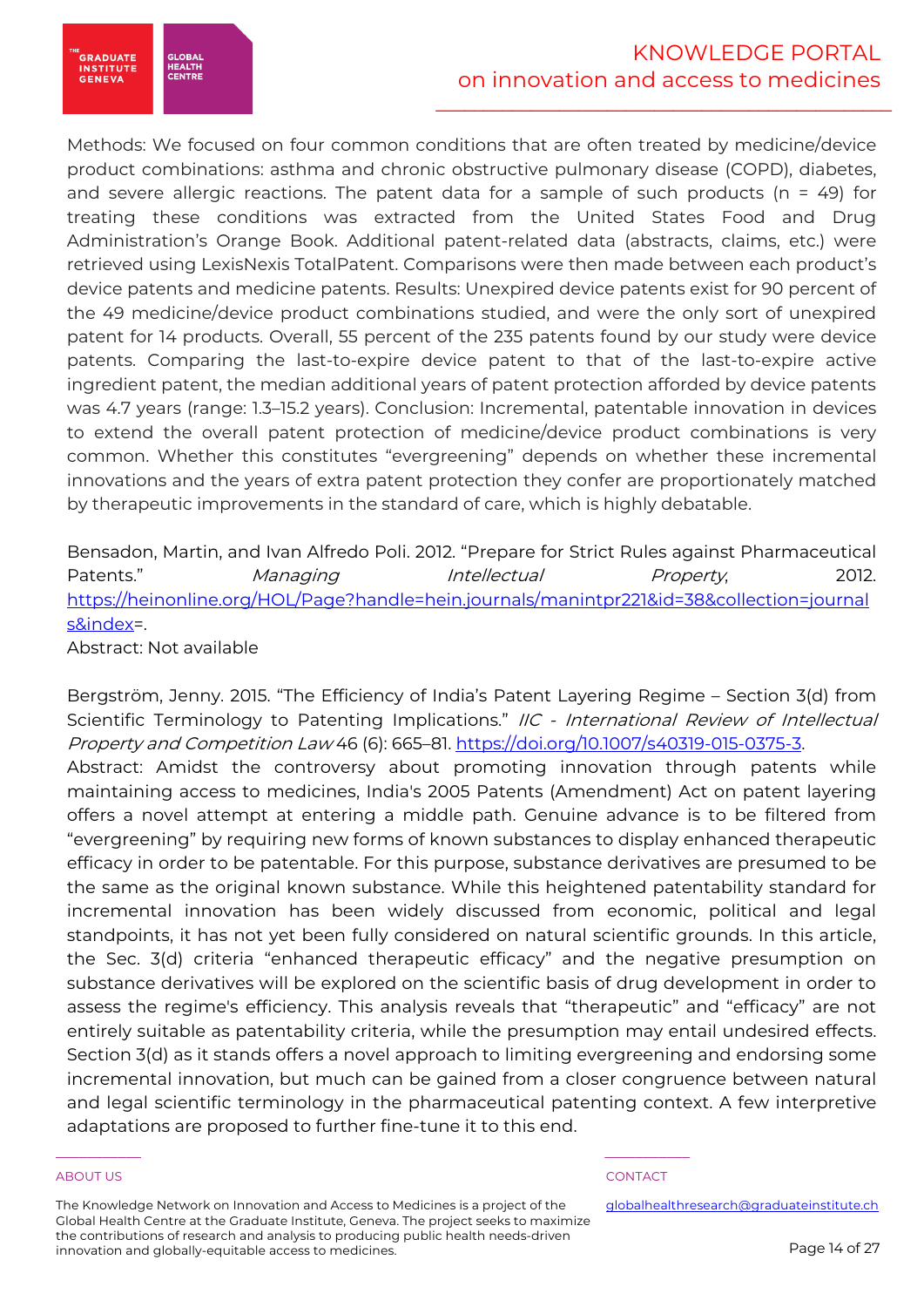

Blasi, Gabriel Di. 2018. "Reaching a Milestone in Pharmaceutical Patenting in Brazil." Pharmaceutical Patent Analyst 7 (6): 229–33. https://doi.org/10.4155/ppa-2018-0025. Abstract: Not available

Carrier, Michael A. 2019. "PRODUCT HOPPING: THE US APPROACH." In EU Law of Competition and Trade in the Pharmaceutical Sector, by Pablo Figueroa and Alejandro Guerrero, 716-32. Edward Elgar Publishing. https://doi.org/10.4337/9781785362613.00028. Abstract: Not available

Chaves, Gabriela Costa, Marcela Cristina Fogaca Vieira, Roberta Dorneles F. da Costa, and Mariani Nunes Sadock Vianna. 2019. Medicines under Exclusivity Situation Funded by the Ministry of Health: Analysis of the Patent Situation and Public Procurement. 1st ed. Rio de Janeiro, RJ, Brasil: Fundacao Oswaldo Cruz and Escola Nacional de Saude Publica Sergio Arouca. https://accessibsa.org/media/2019/08/Medicines-under-Exclusivity-Situation-fundedby-the-Ministry-of-Health.pdf.

Abstract: Not available

Chandrasekharan, Subhashini, Tahir Amin, Joyce Kim, Eliane Furrer, Anna-Carin Matterson, Nina Schwalbe, and Aurélia Nguyen. 2015. "Intellectual Property Rights and Challenges for Development of Affordable Human Papillomavirus, Rotavirus and Pneumococcal Vaccines: Patent Landscaping and Perspectives of Developing Country Vaccine Manufacturers." Vaccine 33 (46): 6366–70. https://doi.org/10.1016/j.vaccine.2015.08.063.

Abstract: The success of Gavi, the Vaccine Alliance depends on the vaccine markets providing appropriate, afforable vaccines at sufficient and reliable quantities. Gavi's current supplier base for new and underutilized vaccines, such as the human papillomavirus (HPV), rotavirus, and the pneumococcal conjugate vaccine is very small. There is growing concern that following globalization of laws on intellectual property rights (IPRs) through trade agreements, IPRs are impeding new manufacturers from entering the market with competing vaccines. This article examines the extent to which IPRs, specifically patents, can create such obstacles, in particular for developing country vaccine manufacturers (DCVMs). Through building patent landscapes in Brazil, China, and India and interviews with manufacturers and experts in the field, we found intense patenting activity for the HPV and pneumococcal vaccines that could potentially delay the entry of new manufacturers. Increased transparency around patenting of vaccine technologies, stricter patentability criteria suited for local development needs and strengthening of IPRs management capabilities where relevant, may help reduce impediments to market entry for new manufacturers and ensure a competitive supplier base for quality vaccines at sustainably low prices.

Commission on Intellectual Property Rights, Innovation and Public Health (CIPIH). 2006. "Public Health, Innovation and Intellectual Property Rights: Report of the Commission on Intellectual Property Rights, Innovation and Public Health." World Health Organization (WHO). https://www.who.int/intellectualproperty/report/en/.

### ABOUT US ADOUT A SERVICE OF THE SERVICE OF THE SERVICE OF THE SERVICE OF THE SERVICE OF THE SERVICE OF THE SERVICE OF THE SERVICE OF THE SERVICE OF THE SERVICE OF THE SERVICE OF THE SERVICE OF THE SERVICE OF THE SERVICE OF

The Knowledge Network on Innovation and Access to Medicines is a project of the Global Health Centre at the Graduate Institute, Geneva. The project seeks to maximize the contributions of research and analysis to producing public health needs-driven innovation and globally-equitable access to medicines.

\_\_\_\_\_\_\_\_\_\_\_ \_\_\_\_\_\_\_\_\_\_\_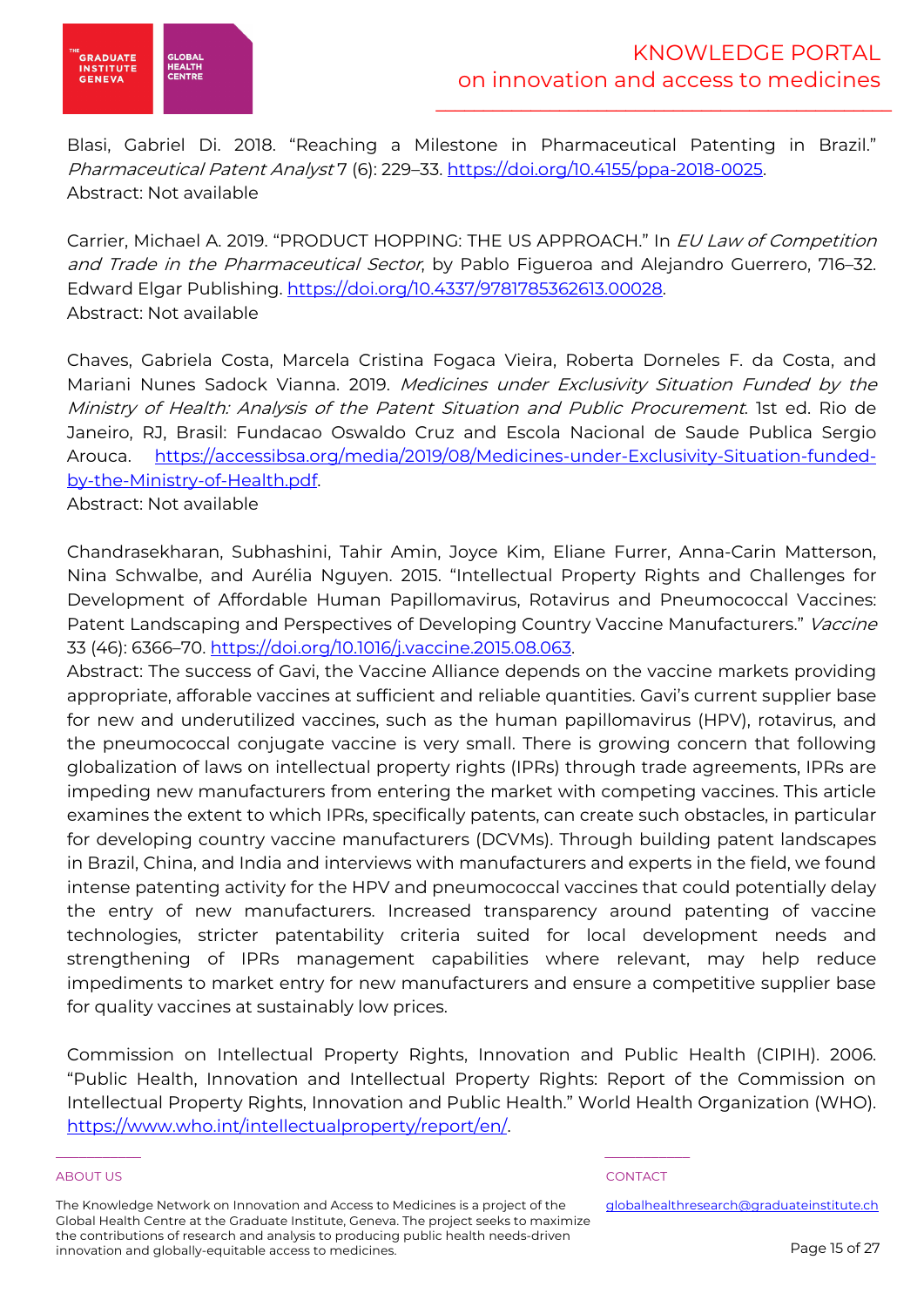

Abstract: Not available

Correa, Carlos. 2007a. Trade Related Aspects of Intellectual Property Rights: A Commentary on the TRIPS Agreement. Oxford Commentaries on International Law. Oxford ; New York: Oxford University Press.

Abstract: Not available

———. 2007b. "Guidelines for the Examination of Pharmaceutical Patents: Developing a Public Health Perspective. A Working Paper." International Centre for Trade and Sustainable Development, World Health Organization, United Nations Conference on Trade and Development. http://apps.who.int/medicinedocs/documents/s21419en/s21419en.pdf. Abstract: Not available

———. 2011a. "Pharmaceutical Innovation, Incremental Patenting and Compulsory Licensing." Colombia: Fundacion Instituto para la Investigacion del Medicamento en los Sistemas de Salud. https://idl-bnc-idrc.dspacedirect.org/bitstream/handle/10625/47912/IDL-47912.pdf. Abstract: Despite in decline in the discovery of new chemical entities, there is a significant proliferation of patents on pharmaceutical products that cover minor, incremental innovations. The application of low standards of patentability does not promote innovation in pharmaceuticals in the studied countries (Argentina, Brazil, Colombia, India and South Africa) but rather the use of the patent system to delay or block generic competition. The study of patents granted in the five countries shows the acceptance of overly broad claims, an overwhelming dominance of foreign patenting and a little research and development activities regarding diseases that predominate in developing countries. Insufficient information made available on the covered products makes it difficult to monitor the process of grant and to determine the patent status of particular medicines.

———. 2011b. "Pharmaceutical Innovation, Incremental Patenting and Compulsory Licensing." Research Paper no. 41. South Centre. https://www.southcentre.int/research-paper-41 september-2011/#more-1440. Abstract: Not available

——. 2013. "Is Section 3(d) Consistent with TRIPS?" *Economic and Political Weekly* 48 (32): 49– 52.

Abstract: Not available

———. 2014a. "Tackling the Proliferation of Patents: How to Avoid Undue Limitations to Competition and the Public Domain." Research Paper no. 52. South Centre. https://www.southcentre.int/wp-content/uploads/2014/09/RP52\_Tackling-the-Proliferation-of-Patents-rev\_EN.pdf.

Abstract: Not available

### ABOUT US ADOUT A SERVICE OF THE SERVICE OF THE SERVICE OF THE SERVICE OF THE SERVICE OF THE SERVICE OF THE SERVICE OF THE SERVICE OF THE SERVICE OF THE SERVICE OF THE SERVICE OF THE SERVICE OF THE SERVICE OF THE SERVICE OF

\_\_\_\_\_\_\_\_\_\_\_ \_\_\_\_\_\_\_\_\_\_\_

The Knowledge Network on Innovation and Access to Medicines is a project of the Global Health Centre at the Graduate Institute, Geneva. The project seeks to maximize the contributions of research and analysis to producing public health needs-driven innovation and globally-equitable access to medicines.

globalhealthresearch@graduateinstitute.ch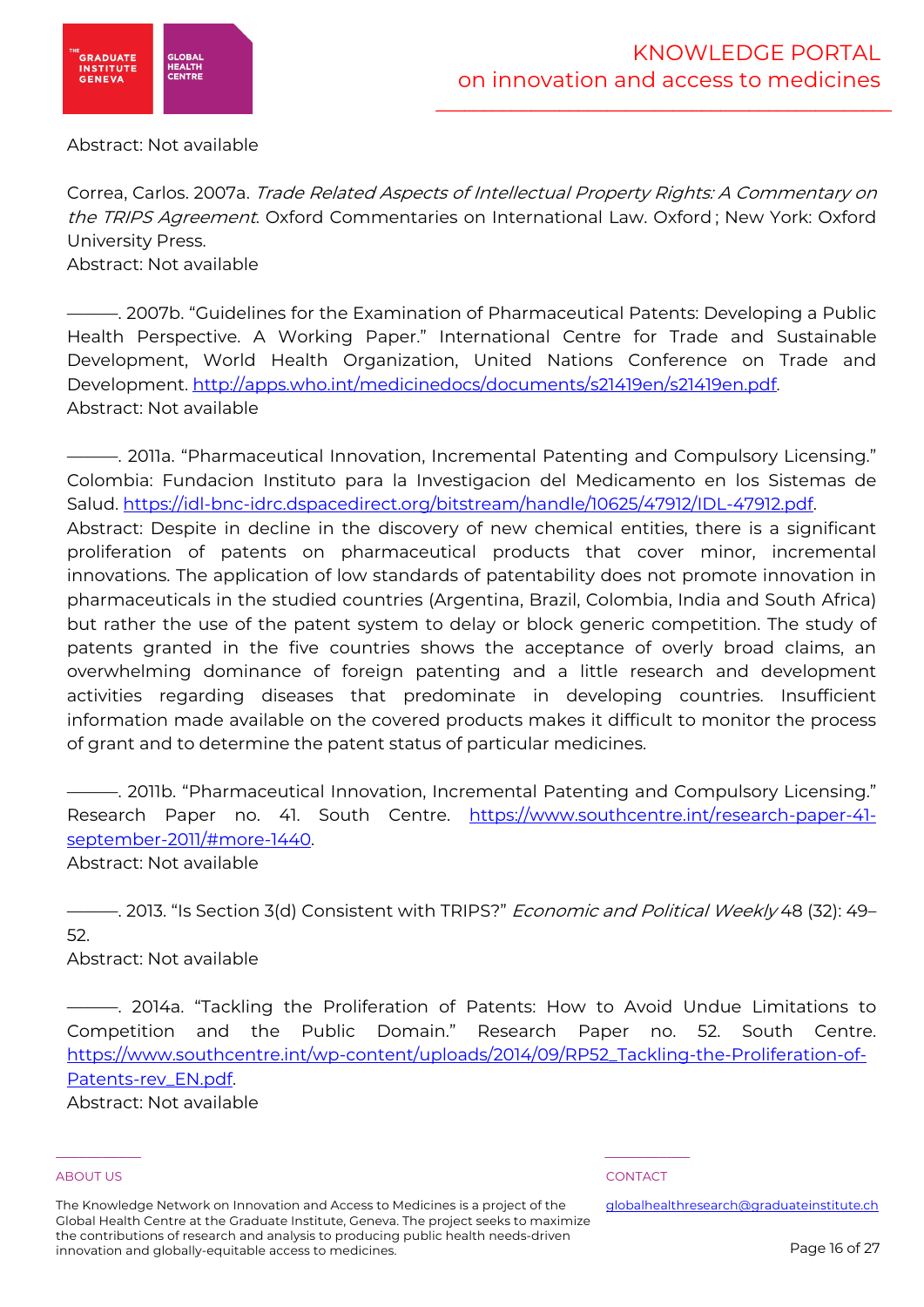

———. 2014b. "Patent Examination and Legal Fictions: How Rights Are Created on Feet of Clay." Research Paper no. 58. South Centre. https://www.southcentre.int/wpcontent/uploads/2014/12/RP58\_Patent-Examination-Legal-Fictions\_EN.pdf. Abstract: Not available

———. 2016a. "Implementing Pro-Competitive Criteria for the Examination of Pharmaceutical Patents." Research Paper no. 64. South Centre. https://ipaccessmeds.southcentre.int/wpcontent/uploads/2019/06/ProCompetitive-Criteria-Examination-pharma-patents.pdf. Abstract: Not available

———. 2016b. Guidelines for Pharmaceutical Patent Examination: Examining Pharmaceutical Patents from a Public Health Perspective. United Nations Development Program. https://doi.org/10.13140/RG.2.1.1659.3526. Abstract: Not available

Drahos, Peter. 2008. "Trust Me': Patent Offices in Developing Countries." American Journal of Law & Medicine 34: 151–74. http://go.galegroup.com/ps/i.do?p=EAIM&u=hei&id=GALE%7CA181990664&v=2.1&it=r Abstract: Not available

Ducimetière, Clara. 2019. "Second Medical Use Patents - Legal Treatment and Public Health Issues." South Centre. Research Papers 101. https://www.southcentre.int/wpcontent/uploads/2019/12/RP101\_Second-Medical-Use-Patents-Legal-Treatment-and-Public-Health-Issues\_EN.pdf.

Abstract: This paper attempts to give an overview of the debate surrounding the patentability of new therapeutic uses for known active ingredients, both in developed and developing countries. After close scrutiny of international patentability standards, this paper concludes that second medical uses do not qualify per se for patent protection and have only been protected in several jurisdictions by means of a legal fiction. The increasing acceptance of second medical use patents seems to result from strategic patent filing from pharmaceutical companies to extend the life of existing patents, justified mainly for financial reasons. However, these practices have a detrimental impact on generic competition and, hence, on the access to medicines and the public health, in particular in developing countries. Therefore, this paper argues that a sound patent policy in line with public health objectives, in particular, an enhanced access to medicines, should not allow for the grant of second medical use patents.

Dwivedi, Gaurav, Sharanabasava Hallihosur, and Latha Rangan. 2010. "Evergreening: A Deceptive Device in Patent Rights." Technology in Society 32 (4): 324-30. https://doi.org/10.1016/j.techsoc.2010.10.009.

Abstract: Patents are the most important way by which inventors can protect their invention and the income that might derive from innovations developed in return for the full disclosure that enters into public domain after expiration of the patent term. In certain domains,

### ABOUT US AND INTERNATIONAL CONTACT THE RELEASE OF THE RELEASE OF THE RELEASE OF THE RELEASE OF THE RELEASE OF THE RELEASE OF THE RELEASE OF THE RELEASE OF THE RELEASE OF THE RELEASE OF THE RELEASE OF THE RELEASE OF THE REL

The Knowledge Network on Innovation and Access to Medicines is a project of the Global Health Centre at the Graduate Institute, Geneva. The project seeks to maximize the contributions of research and analysis to producing public health needs-driven innovation and globally-equitable access to medicines.

\_\_\_\_\_\_\_\_\_\_\_ \_\_\_\_\_\_\_\_\_\_\_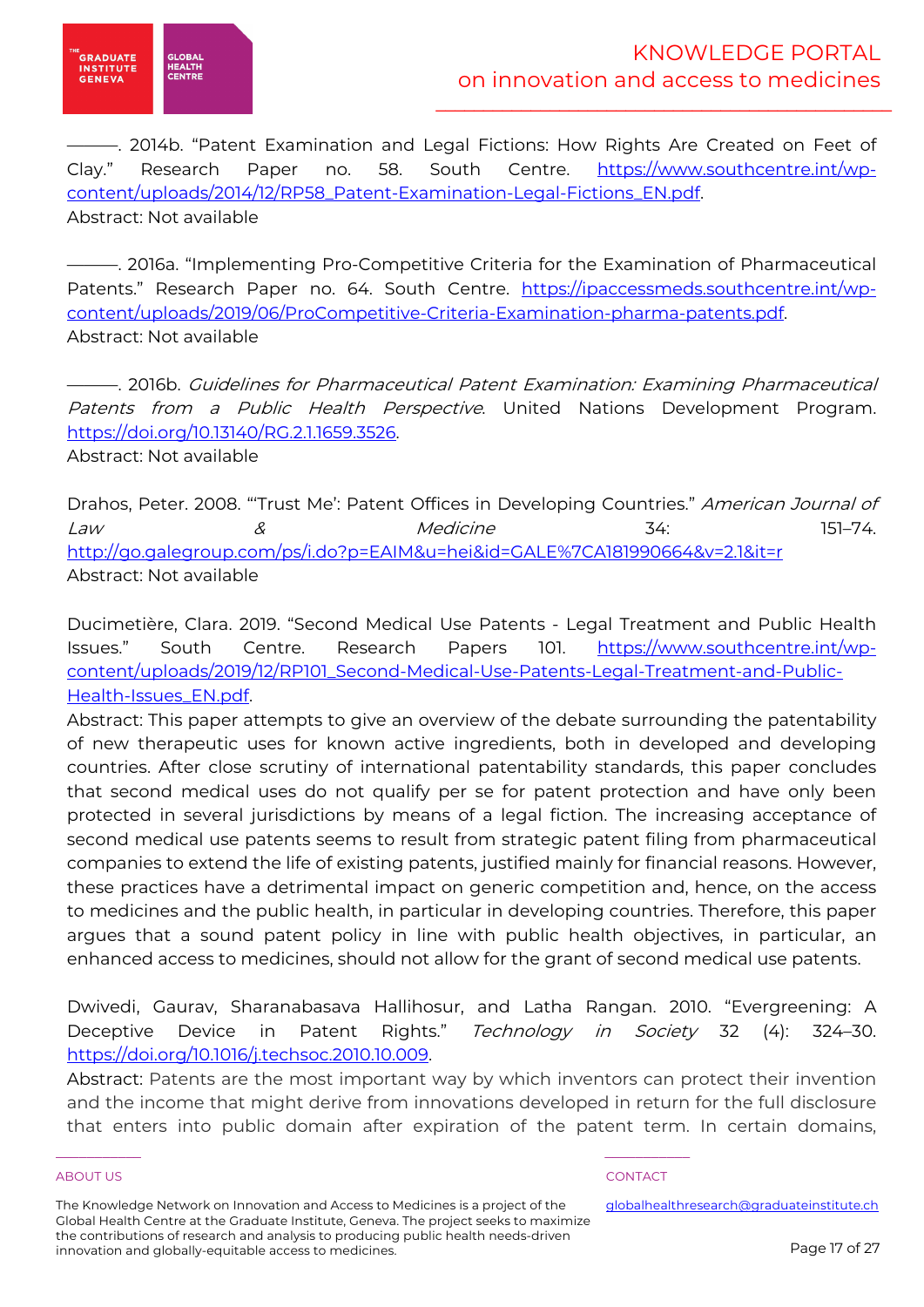

monopolies over patent rights are being extended beyond the patent period, particularly in high-revenue-earning pharmaceutical sectors. This article presents evergreening strategies that are regularly employed by the giant branded pharmaceutical firms as a tactic to bypass existing patent laws and limit generic competition in the marketplace. The article examines the implications of evergreening for different stakeholders, including branded and generic drug companies and consumers. Problems that arise due to evergreening are also discussed. The frequency of such strategies necessitates strong patent interpretations that are protective of the spirit of patent laws.

Feldman, Robin, and Connie Wang. 2017. "May Your Drug Price Be Ever Green." SSRN Electronic Journal. https://doi.org/10.2139/ssrn.3061567.

Abstract: Presenting the first comprehensive study of evergreening, this article examines the extent to which evergreening behavior—which can be defined as artificially extending the protection cliff—may contribute to the problem. The author analyses all drugs on the market between 2005 and 2015, combing through 60,000 data points to examine every instance in which a company added a new patent or exclusivity. The results show a startling departure from the classic conceptualization of intellectual property protection for pharmaceuticals. Rather than creating new medicines, pharmaceutical companies are largely recycling and repurposing old ones. Specifically, 78% of the drugs associated with new patents were not new drugs, but existing ones, and extending protection is particularly pronounced among blockbuster drugs. Once companies start down the road of extending protection, they show a tendency to return to the well, with the majority adding more than one extension and 50% becoming serial offenders. The problem is growing across time.

Gaudry, Kate S. 2011. "Evergreening: A Common Practice to Protect New Drugs: The Common Strategy of Evergreening Using Patents and Other Exclusivity Periods Likely Contributes to the Total Incentives That Justify a Pharmaceutical Company's Investment in a New Drug." Nature Biotechnology 29 (10): 876+.

https://link.gale.com/apps/doc/A270813255/EAIM?u=hei&sid=EAIM&xid=925ad314

Abstract: Pharmaceutical companies using an evergreening strategy -- extend both total patent monopolies and total exclusivities granted by US Food and Drug Administration (FDA) -- complex time-evolving and scope-varying approach taken by pharmaceutical companies when pursuing exclusivity periods -- patent-associated exclusivity -- FDA-approval exclusivity - - studies show pharmaceutical companies will expand their R and D programs when they have more opportunities to make profits -- current R and D efforts partly supported by additional exclusivities offered by evergreening strategies.

Gurgula, Olga. 2019. "The 'obvious to Try' Method of Addressing Strategic Patenting: How Developing Countries Can Utilise Patent Law to Facilitate Acess to Medicines." Policy brief no. 59. South Centre. https://www.southcentre.int/wp-content/uploads/2019/04/PB59\_Theobvious-to-try-method-of-addressing-strategic-patenting\_EN.pdf.

Abstract: The current patentability standards for pharmaceutical inventions, as well as

### ABOUT US ADOUT A SERVICE OF THE SERVICE OF THE SERVICE OF THE SERVICE OF THE SERVICE OF THE SERVICE OF THE SERVICE OF THE SERVICE OF THE SERVICE OF THE SERVICE OF THE SERVICE OF THE SERVICE OF THE SERVICE OF THE SERVICE OF

The Knowledge Network on Innovation and Access to Medicines is a project of the Global Health Centre at the Graduate Institute, Geneva. The project seeks to maximize the contributions of research and analysis to producing public health needs-driven innovation and globally-equitable access to medicines.

\_\_\_\_\_\_\_\_\_\_\_ \_\_\_\_\_\_\_\_\_\_\_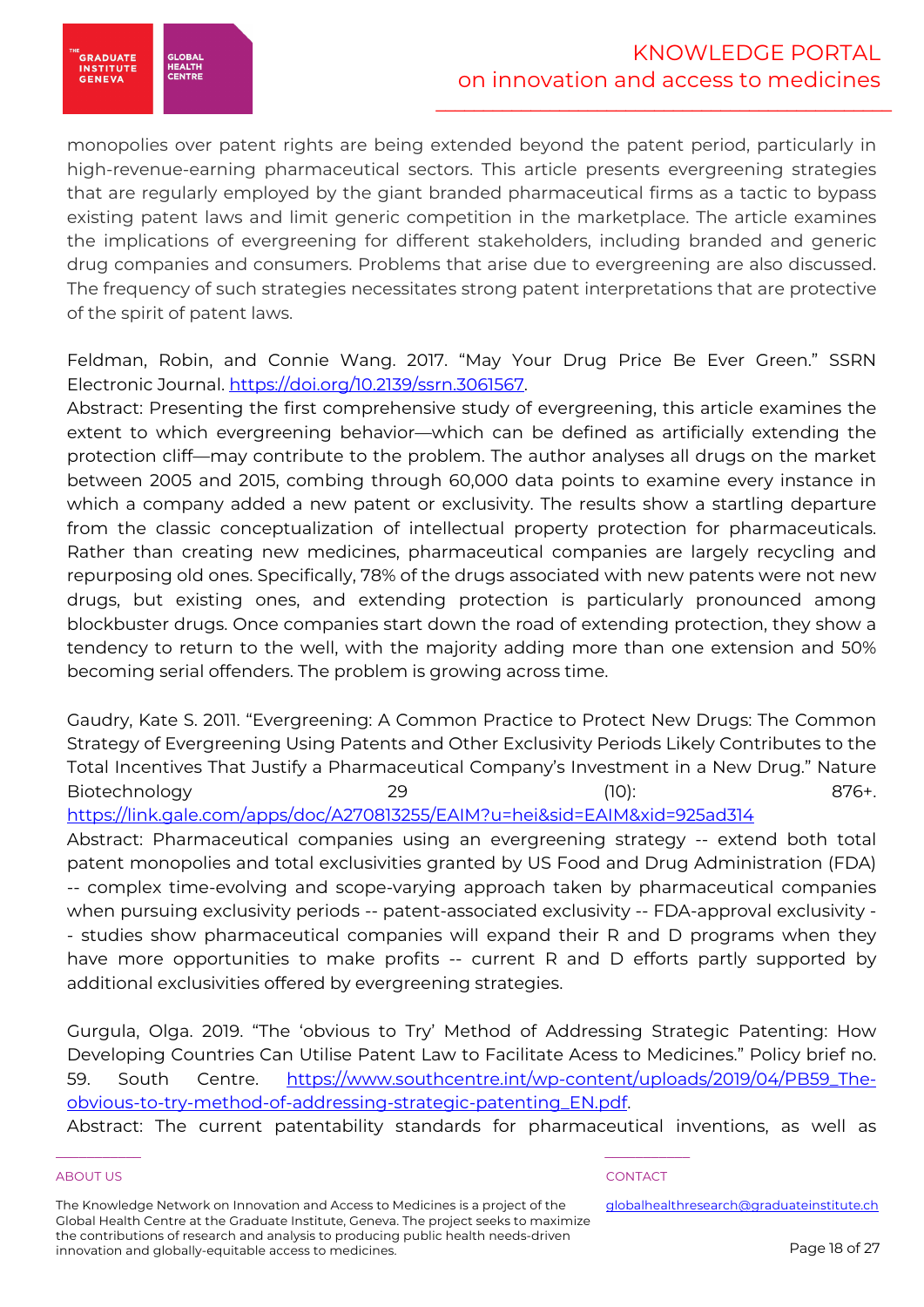**GRADUATE INSTITUTE**<br>GENEVA

**GLOBA**<br>HEALTH

strategic patenting used by pharmaceutical companies, have substantially impacted access to affordable medicines. This has been especially detrimental for developing countries, which are under significant pressure to remain compliant with their international and bilateral obligations, while also providing their people with essential drugs. In order to improve access to medicines, developing countries may choose from a range of various mechanisms that may help to facilitate such access, while also allowing them to remain compliant with their international and bilateral obligations. This policy brief suggests that one of such mechanisms is to strengthen the obviousness requirement by applying the 'obvious to try with a reasonable expectation of success' test to pharmaceutical follow-on inventions. It is argued that the application of this test may be an effective tool in addressing the negative effect of strategic patenting. It may help to prevent the extension of patent protection and market exclusivity of existing drugs by pharmaceutical companies and, as a result, may open such medicines to generic competition.

Hemphill, C. Scott, and Bhaven N. Sampat. 2012. "Evergreening, Patent Challenges, and Effective Market Life in Pharmaceuticals." Journal of Health Economics 31 (2): 327-39. https://doi.org/10.1016/j.jhealeco.2012.01.004.

Abstract: Observers worry that generic patent challenges are on the rise and reduce the effective market life of drugs. A related concern is that challenges disproportionately target high-sales drugs, reducing market life for these "blockbusters." To study these questions, we examine new data on generic entry over the past decade. We show that challenges are more common for higher sales drugs. We also demonstrate a slight increase in challenges over this period, and a sharper increase for early challenges. Despite this, effective market life is stable across drug sales categories, and has hardly changed over the decade. To better understand these results, we examine which patents are challenged on each drug, and show that lower quality and later expiring patents disproportionately draw challenges. Overall, this evidence suggests that challenges serve to maintain, not reduce, the historical baseline of effective market life, thereby limiting the effectiveness of "evergreening" by branded firms.

Holman, Christopher M. 2017. "In Defense of Secondary Pharmaceutical Patents: A Response to the UN's Guidelines for Pharmaceutical Patent Examination." Indiana Law Review 50: 759. https://papers.ssrn.com/sol3/papers.cfm?abstract\_id=2833983

Abstract: In 2015 the United Nations Development Programme issued a document entitled Guidelines for Pharmaceutical Patent Examination: Examining Pharmaceutical Patents from a Public Health Perspective (the "Guidelines"). The heart of the Guidelines is a category-bycategory examination of eight types of "secondary" pharmaceutical patent claims: Markush claims; selection patents; polymorphs; enantiomers; salts; ethers and esters; compositions; doses; combinations; prodrugs; metabolites; and new medical uses. The Guidelines advise patent offices to apply heightened patentability requirements to these claims in a manner that would effectively deny patent protection to important pharmaceutical innovations currently afforded patent protection. In particular, the Guidelines postulate that many forms of pharmaceutical innovation are inherently routine, and absent some sort of exceptional

### ABOUT US ADOUT A SERVICE OF THE SERVICE OF THE SERVICE OF THE SERVICE OF THE SERVICE OF THE SERVICE OF THE SERVICE OF THE SERVICE OF THE SERVICE OF THE SERVICE OF THE SERVICE OF THE SERVICE OF THE SERVICE OF THE SERVICE OF

The Knowledge Network on Innovation and Access to Medicines is a project of the Global Health Centre at the Graduate Institute, Geneva. The project seeks to maximize the contributions of research and analysis to producing public health needs-driven innovation and globally-equitable access to medicines.

\_\_\_\_\_\_\_\_\_\_\_ \_\_\_\_\_\_\_\_\_\_\_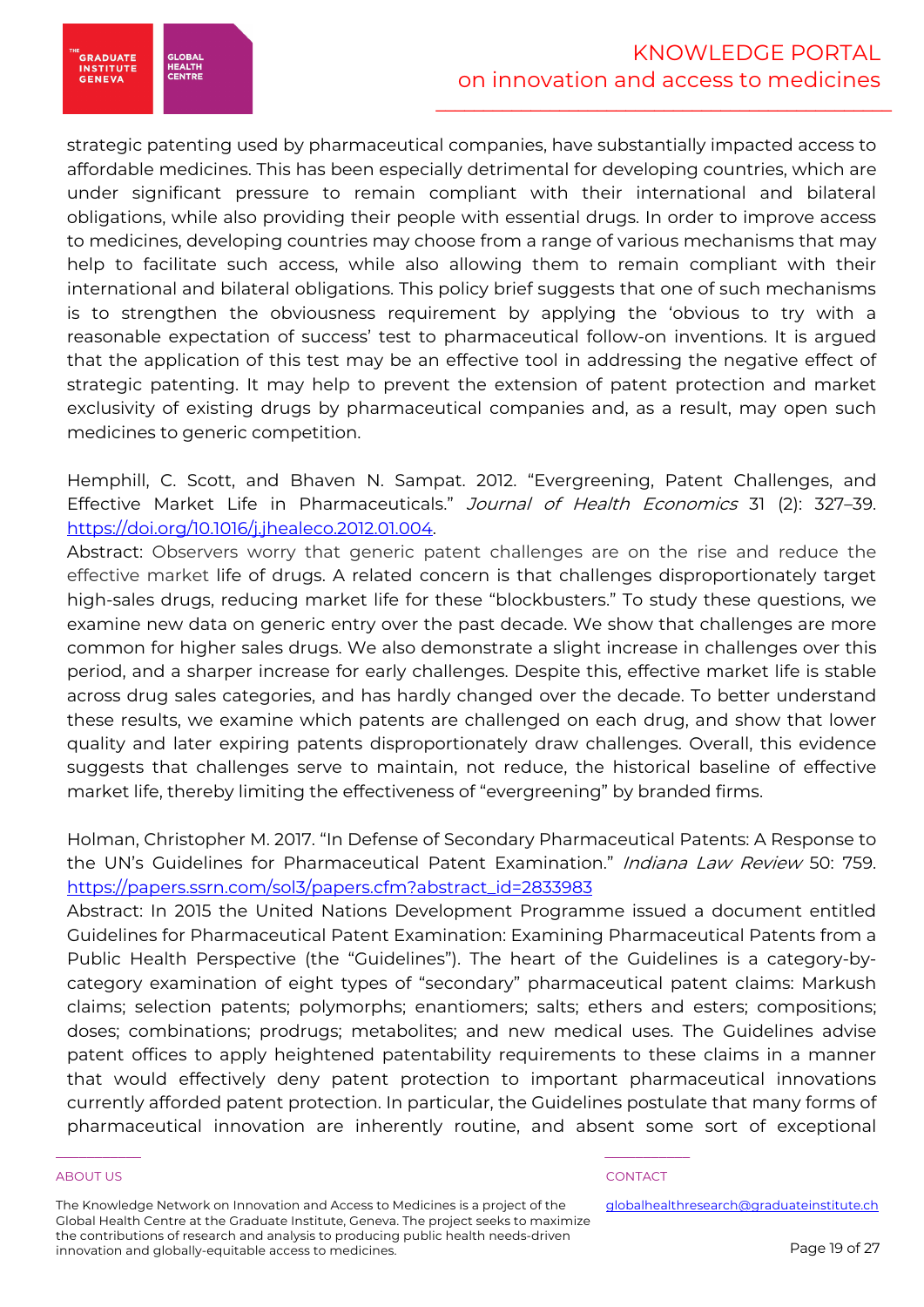

circumstance should be treated as obvious/non-inventive, and hence unpatentable. In my experience, however, the Guidelines' assumption that many types of pharmaceutical inventions are inherently obvious and undeserving of patent protection is incorrect, and based on an oversimplified view of how these inventions come about. This article provides an evidence-based response to the Guidelines that refutes, or at least qualifies, some of the significant conclusions and recommendations set forth by its author.

Holman, Christopher M., Timo Minssen, and Eric M. Solovy. 2018. "Patentability Standards for Follow-On Pharmaceutical Innovation." Biotechnology Law Report 37 (3): 131-61. https://doi.org/10.1089/blr.2018.29073.cmh.

Abstract: Follow-on pharmaceutical innovation occurring after the initial discovery of a drug active ingredient plays an important, but at times underappreciated, role in providing innovative solutions to compelling medical needs. Examples of follow-on innovation include new forms of a drug with improved safety-efficacy profiles, new formulations and dosages providing improved patient outcomes, and new methods of using an established drug more safely or to treat new indications. Patents play a critical role in incentivizing the research, development, testing, and ultimately commercialization of follow-on pharmaceutical innovation, and in doing so provide substantial benefits for public health and patients' quality of life. There is, however, a body of literature characterizing patents directed towards follow-on innovations as ''secondary pharmaceutical patents.'' Some have even gone so far as to propose that the criteria for patentability should be enforced more stringently with respect to followon pharmaceutical inventions as compared to other inventions. The underlying assumption of such proposals is that follow-on pharmaceutical innovations are somehow secondary to other pharmaceutical innovation, and thus less deserving of patent protection. In this article, we refute the notion that follow-on pharmaceutical innovation should be categorically singled out for unfavorable treatment under the patent laws, and provide numerous examples of the value that follow-on innovation brings to medicine, and ultimately to patients. We also propose, in view of the international treaty obligations set out in, inter alia, the World Trade Organization (WTO) Agreement on Trade-Related Aspects of Intellectual Property Rights (''TRIPS Agreement''), standards and best practices for assessing the patentability of inventions arising out of follow-on pharmaceutical innovation. These are essentially the same stringent standards applicable to ''primary'' pharmaceutical innovation, and inventions in general. This article provides numerous examples from jurisdictions around the world in which patent offices and courts have applied the well-recognized requirements of patentability, including patent eligibility, novelty, inventive step and industrial application, to follow-on pharmaceutical inventions, and in so doing have advanced innovation in public health and ultimately the lives of patients.

Kapczynski, Amy, Chan Park, and Bhaven Sampat. 2012. "Polymorphs and Prodrugs and Salts (Oh My!): An Empirical Analysis of 'Secondary' Pharmaceutical Patents." Edited by Barbara Mintzes. PLoS ONE 7 (12): e49470. https://doi.org/10.1371/journal.pone.0049470.

### ABOUT US ADOUT A SERVICE OF THE SERVICE OF THE SERVICE OF THE SERVICE OF THE SERVICE OF THE SERVICE OF THE SERVICE OF THE SERVICE OF THE SERVICE OF THE SERVICE OF THE SERVICE OF THE SERVICE OF THE SERVICE OF THE SERVICE OF

**GRADUATE** 

**INSTITUTE**<br>GENEVA

**GLOBA**<br>HEALTH

The Knowledge Network on Innovation and Access to Medicines is a project of the Global Health Centre at the Graduate Institute, Geneva. The project seeks to maximize the contributions of research and analysis to producing public health needs-driven innovation and globally-equitable access to medicines.

\_\_\_\_\_\_\_\_\_\_\_ \_\_\_\_\_\_\_\_\_\_\_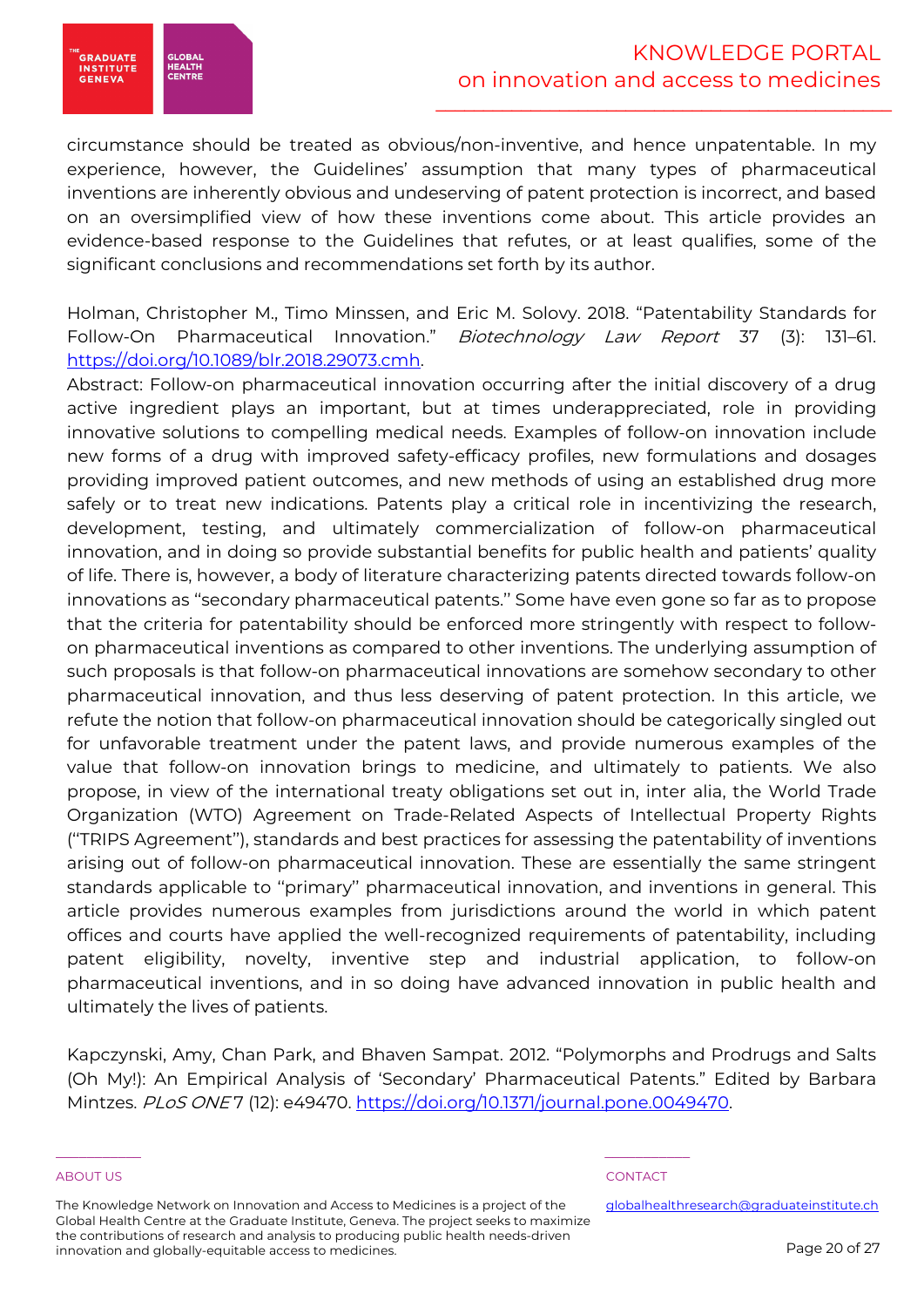# KNOWLEDGE PORTAL on innovation and access to medicines

 $\mathcal{L}=\frac{1}{2} \sum_{i=1}^{n} \frac{1}{2} \sum_{i=1}^{n} \frac{1}{2} \sum_{i=1}^{n} \frac{1}{2} \sum_{i=1}^{n} \frac{1}{2} \sum_{i=1}^{n} \frac{1}{2} \sum_{i=1}^{n} \frac{1}{2} \sum_{i=1}^{n} \frac{1}{2} \sum_{i=1}^{n} \frac{1}{2} \sum_{i=1}^{n} \frac{1}{2} \sum_{i=1}^{n} \frac{1}{2} \sum_{i=1}^{n} \frac{1}{2} \sum_{i=1}^{n} \frac{1}{2} \sum_{$ 

Abstract: Background: While there has been much discussion by policymakers and stakeholders about the effects of ''secondary patents'' on the pharmaceutical industry, there is no empirical evidence on their prevalence or determinants. Characterizing the landscape of secondary patents is important in light of recent court decisions in the U.S. that may make them more difficult to obtain, and for developing countries considering restrictions on secondary patents. Methodology/Principal Findings: We read the claims of the 1304 Orange Book listed patents on all new molecular entities approved in the U.S. between 1988 and 2005, and coded the patents as including chemical compound claims (claims covering the active molecule itself) and/or one of several types of secondary claims. We distinguish between patents with any secondary claims, and those with only secondary claims and no chemical compound claims (''independent'' secondary patents). We find that secondary claims are common in the pharmaceutical industry. We also show that independent secondary patents tend to be filed and issued later than chemical compound patents, and are also more likely to be filed after the drug is approved. When present, independent formulation patents add an average of 6.5 years of patent life (95% C.I.: 5.9 to 7.3 years), independent method of use patents add 7.4 years (95% C.I.: 6.4 to 8.4 years), and independent patents on polymorphs, isomers, prodrug, ester, and/or salt claims add 6.3 years (95% C.I.: 5.3 to 7.3 years). We also provide evidence that late-filed independent secondary patents are more common for higher sales drugs. Conclusions/Significance: Policies and court decisions affecting secondary patenting are likely to have a significant impact on the pharmaceutical industry. Secondary patents provide substantial additional patent life in the pharmaceutical industry, at least nominally. Evidence that they are also more common for best-selling drugs is consistent with accounts of active ''life cycle management'' or ''evergreening'' of patent portfolios in the industry.

Kessomboon, N., U. Maleewong, K. Kijtiwatchakul, A. Eksaengsri, S. Atsawintarangkun, and J. Limpananont. 2012. "Evergreening™ Patent: Playing Monopoly with Minor Incremental Development of Pharmaceuticals in Thailand." Research in Social and Administrative Pharmacy 8 (6): e23–24. https://doi.org/10.1016/j.sapharm.2012.08.055.

Abstract [only the conference abstract is publicly available]: Objectives: To explore the situation of 'evergreening' of pharmaceutical patents in Thailand during 2000-2010. Methods: The pharmaceutical patent applications during2000-2010 were re-examined by using the guideline for the examination of pharmaceutical patents in Thailand. The guideline was developed from the guideline elaborated by the International Center for Trade and Sustainable Development, the United Nations Conference on Trade and Development, and the World Health Organization (2007) and adopted from the focus group discussions among key informants including academics; the Department of Intellectual Property, Ministry of Commerce; Pharmaceutical Research and Manufacturers Association; and Thai Pharmaceutical Manufacturers Association. The patent application examiners were also standardized until reaching the almost perfect agreement among the examiners (kappa coefficient¼0.89). Results: Patents over minor incremental developments (often termed as 'evergreening' patents) may be used to exclude generic competition and thereby block access to affordable drugs. Of the 2,034 patent applications during2000-2010, 1,960 were categorized

### ABOUT US ADOUT A SERVICE OF THE SERVICE OF THE SERVICE OF THE SERVICE OF THE SERVICE OF THE SERVICE OF THE SERVICE OF THE SERVICE OF THE SERVICE OF THE SERVICE OF THE SERVICE OF THE SERVICE OF THE SERVICE OF THE SERVICE OF

**GRADUATE** 

**INSTITUTE**<br>GENEVA

**GLOBA**<br>HEALTH

The Knowledge Network on Innovation and Access to Medicines is a project of the Global Health Centre at the Graduate Institute, Geneva. The project seeks to maximize the contributions of research and analysis to producing public health needs-driven innovation and globally-equitable access to medicines.

\_\_\_\_\_\_\_\_\_\_\_ \_\_\_\_\_\_\_\_\_\_\_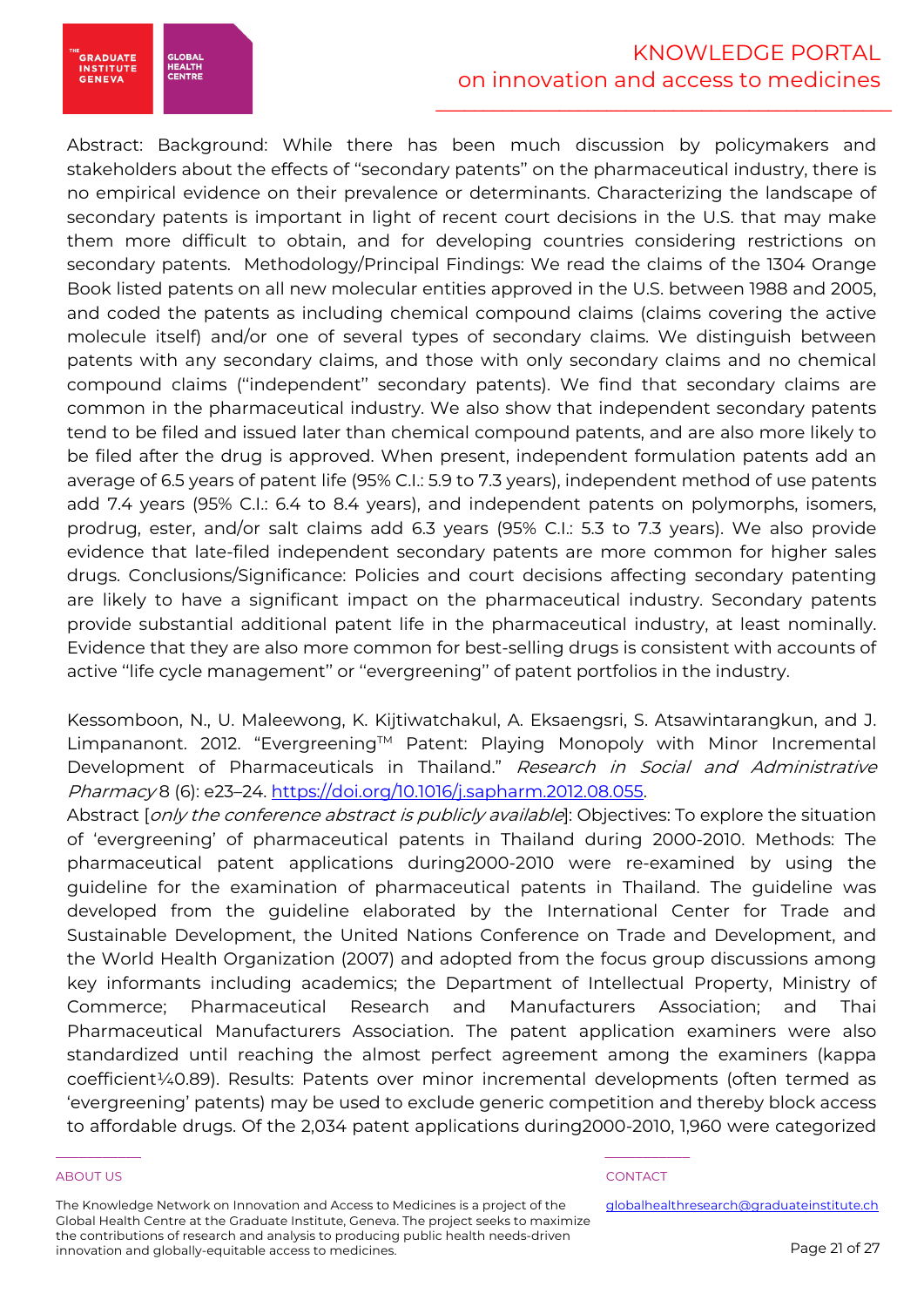

# KNOWLEDGE PORTAL on innovation and access to medicines

 $\mathcal{L}=\frac{1}{2} \sum_{i=1}^{n} \frac{1}{2} \sum_{i=1}^{n} \frac{1}{2} \sum_{i=1}^{n} \frac{1}{2} \sum_{i=1}^{n} \frac{1}{2} \sum_{i=1}^{n} \frac{1}{2} \sum_{i=1}^{n} \frac{1}{2} \sum_{i=1}^{n} \frac{1}{2} \sum_{i=1}^{n} \frac{1}{2} \sum_{i=1}^{n} \frac{1}{2} \sum_{i=1}^{n} \frac{1}{2} \sum_{i=1}^{n} \frac{1}{2} \sum_{i=1}^{n} \frac{1}{2} \sum_{$ 

as 'evergreening'. The 'evergreening' ranged from new use of a known sub-stance (73.7%), formulations (36.4%), markush claims (34.7%), and combinations (15.2%). Top three of the patent application holders, (58.2%) in Thailand were US, German, and Swiss. Only 0.5% of patent applications were from Thai companies. Conclusions: This study was presented the problems associated to the pharmaceutical patenting of minor incremental developments. The large number of patents applied for was not a reliable indicator of innovation. It means that patent strategies on pharmaceutical products in Thailand may have a direct negative impact on access to medicines by blocking generic competition. Therefore, rigorous criteria to assess the inventive step of patent applications relating to pharmaceuticals should be applied so as to ensure the patents are only granted where genuine contributions to the state of the art are made.

Kessomboon, N., U. Sutapak, K. Kijtiwatchakul, A. Eksaengsri, and S. Atsawintarangkun. 2014. "Impact of 'Evergreening' Patent Applications of Pharmaceuticals on Pharmaceutical Expenditure." Research in Social and Administrative Pharmacy 10 (5): e26–27. https://doi.org/10.1016/j.sapharm.2014.07.072.

Abstract [only the conference abstract is publicly available]: To estimate the impact of 'evergreening' of pharmaceutical patent applications on pharmaceutical expenditure Methods: The new guidelines for the examination of pharmaceutical patents in Thailand which was developed from the guidelines elaborated by ICTSD, UN-CTAD, and WHO 2007 and adopted following focus group discussion among academics and stakeholders. The 59 selected items of pharmaceuticals, which were examined as the pharmaceutical patenting of minor incremental developments or evergreening, were then calculated the impact on pharmaceutical expenditures. The impact was estimated based upon the difference between the discounted cumulative expenditure of the relevant market over time horizon under innovative drug scenario and generic scenario. Thereafter, we simulated the 18-year potential additional expense on the 2010 unit price of the patented and monopolized non-patented medicines. Results: The patent applications of selected 59 drugs were examined and were found to be evergreening, It would result in the monopoly market for 32 years during the year 1996-2028. The cumulative market value of the evergreen was approximately 8,477.7 million baht (US\$283 million). If we consider only the impact for 14 years monopoly during 1996-2010, the estimated lost from evergreening was 1,177.6 million baht (US\$ 39 million).Therefore, if the Department of Intellectual Property consider to use the new guidelines to examine the patent applications, potential savings will be in the total amount of 8,477.7 million baht (US\$ 283 million). Conclusions: This study has presented that patent strategies on pharmaceutical products in Thailand may have a direct negative impact on access to medicines by blocking generic competition. Therefore, rigorous criteria to assess the inventive step of patent applications relating to pharmaceuticals should be applied so as to ensure the patents are only granted where genuine contributions to the state of the art are made. Keywords: patent applications, evergreening, pharmaceutical expenditure

### ABOUT US ADOUT A RESERVE TO A RESERVE THE SERVE TO A RESERVE THE SERVE TO A RESERVE THE SERVE TO A RESERVE THE

The Knowledge Network on Innovation and Access to Medicines is a project of the Global Health Centre at the Graduate Institute, Geneva. The project seeks to maximize the contributions of research and analysis to producing public health needs-driven innovation and globally-equitable access to medicines.

\_\_\_\_\_\_\_\_\_\_\_ \_\_\_\_\_\_\_\_\_\_\_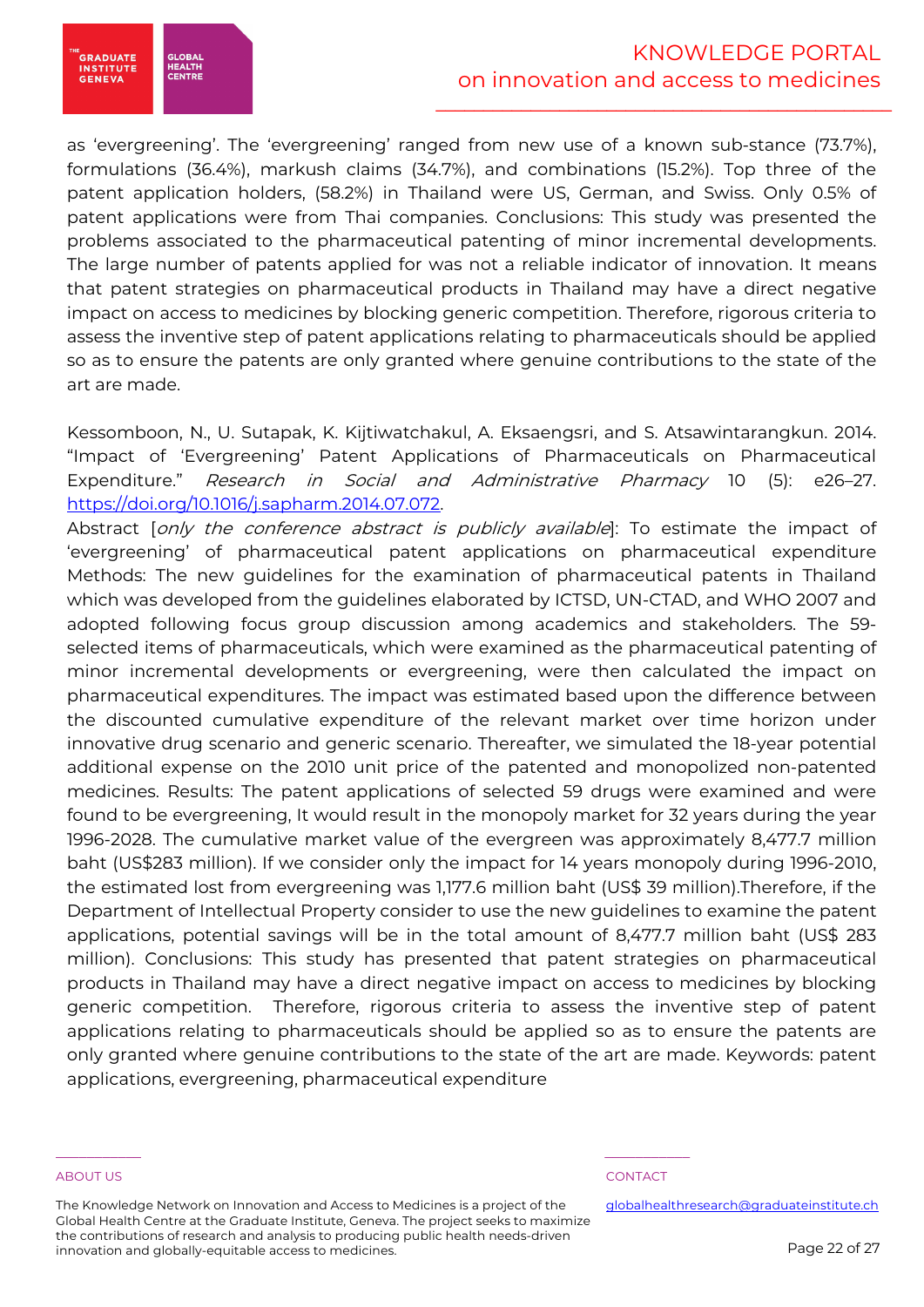

Kunisawa, Mitsuuchi and Viviane Yumy. 2009. "Patenting Pharmaceutical Inventions on Second Medical Uses in Brazil." The Journal of World Intellectual Property 12 (4): 297-316. https://doi.org/10.1111/j.1747-1796.2009.00362.x.

Abstract: The current Brazilian industrial property law (Law 9279 of 14 May 1996) allows patents for pharmaceuticals, along with the Agreement on Trade Related Aspects of Intellectual Property Rights provisions. Since 1999, after an amendment in the legislation, two governmental authorities—the Instituto Nacional da Propriedade Industrial (INPI) and the Agência Nacional de Vigilância Sanitária (ANVISA)—have been concomitantly acting in the patent‐granting procedures for pharmaceuticals. The INPI is the office usually responsible for the examination and granting of patents, and the ANVISA is the agency primarily responsible for the granting of marketing approval of drugs. In a peculiar situation, the two institutions have been responsible for the granting or denial of applications and have very often been divergent in their positions. The patentability of pharmaceutical inventions claiming second medical use is an example. The purpose of this work is to analyze the current situation of the Brazilian patent‐granting system in the pharmaceutical field, with a special focus on the patentability of inventions claiming second medical use. It debates the two governmental positions and questions whether the existing conflicts are harmful to the system.

National Academies of Sciences, Engineering, and Medicine 2018. Making Medicines Affordable: A National Imperative. Washington, DC: The National Academies Press. https://doi.org/10.17226/24946.

Abstract: Over the past several decades, the biopharmaceutical sector in the United States has been successful in developing and delivering effective drugs for improving health and fighting disease, and many medical conditions that were long deemed untreatable can now be cured or managed effectively. At the same time, spending on prescription drugs has been rising dramatically, to the point that many individuals have difficulty paying for the drugs that they or their family members need. Drug costs are now a significant part of the nation's total spending on health care. A new report, Making Medicines Affordable: A National Imperative, from the National Academies of Sciences, Engineering, and Medicine recommends a number of actions aimed at improving the affordability of prescription drugs without discouraging continued innovation in drug development. The report looks at a number of related areas including the role of generics and biosimilars, intellectual property, financial transparency, drug advertising, as well as insurance benefit designs.

Park, Chan. 2010. "Chapter 2A: Implementation of India's Patent Law: A Review of Patents Granted by the Indian Patent Office." In Five Years into the Product Patent Regime: India's Response, by Sudip Chaudhuri, Chan Park, and K M Gopakumar. United Nations Development Programme. https://doi.org/10.13140/RG.2.1.4584.0088. Abstract: Not available

### ABOUT US ADOUT A RESERVE TO A RESERVE THE SERVE TO A RESERVE THE SERVE TO A RESERVE THE SERVE TO A RESERVE THE

The Knowledge Network on Innovation and Access to Medicines is a project of the Global Health Centre at the Graduate Institute, Geneva. The project seeks to maximize the contributions of research and analysis to producing public health needs-driven innovation and globally-equitable access to medicines.

\_\_\_\_\_\_\_\_\_\_\_ \_\_\_\_\_\_\_\_\_\_\_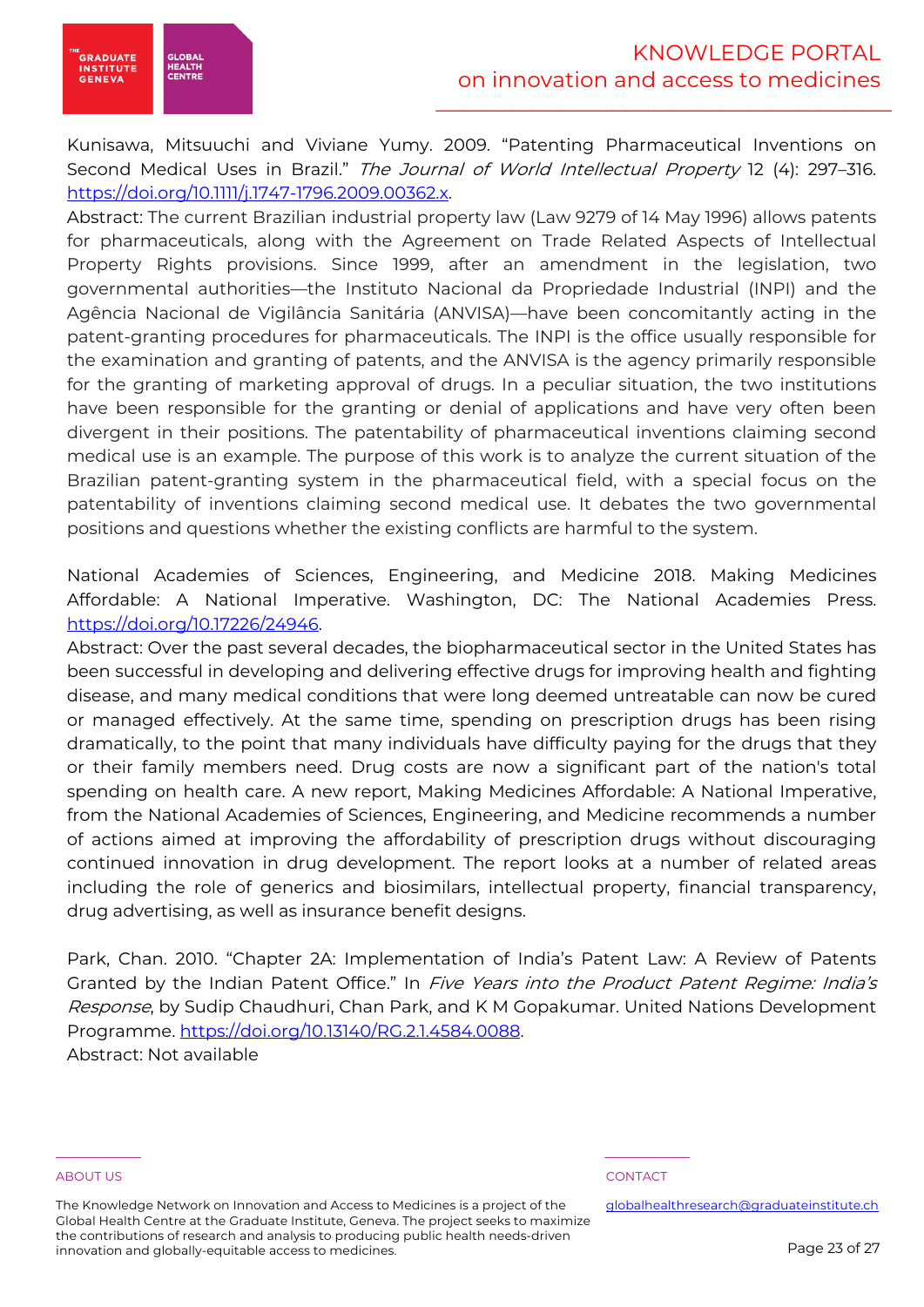

"PCT-Patent Prosecution Highway Pilot (PCT-PPH and Global PPH)." n.d. World Intellectual Property Organization. Accessed September 28, 2019. https://www.wipo.int/pct/en/filing/pct\_pph.html.

Abstract: Not available

Reis, Renata, Marcela Fogaça Vieira, and Gabriela Costa Chaves. 2009. "Access to Medicines and Intellectual Property in Brazil: A Civil Society Experience." In Intellectual Property Rights and Access to ARV Medicines: Civil Society Resistance in the Global South, edited by Renata Reis, Veriano Terto Júnior, Maria Cristina Pimenta, and Associação Brasileira Interdisciplinar de AIDS. Rio de Janeiro, RJ, Brasil: ABIA. http://www.abiaids.org.br/\_img/media/Intellectual\_Property\_internet.pdf

Abstract: During the last decade the Brazilian civil society organizations have played a crucial role in the implementation and sustainability of universal access to AIDS drugs in the country. The following text intends to shed light on that experience, notably on the current effort of a group of nongovernmental organizations (NGOs) that work together in the fields of public health, HIV/AIDS, and intellectual property. This article addresses the Brazilian system of intellectual property law in respect to the country's policy of universal access to AIDS medicines. It also presents the key working strategies of a Brazilian civil society group – GTPI/REBRIP – in tackling the main identified problems and challenges that it has identified in that regard in the field.

Sampat, B. N., and T. Amin. 2013. "How Do Public Health Safeguards in Indian Patent Law Affect Pharmaceutical Patenting in Practice?" Journal of Health Politics, Policy and Law 38 (4): 735–55. https://doi.org/10.1215/03616878-2208594.

Abstract: The 1995 Trade Related Intellectual Property Rights (TRIPS) agreement required developing countries to grant product patents in pharmaceuticals. Developing countries have since explored various measures to ameliorate potential negative effects of the new laws on public health. A prominent example is India, whose post-TRIPS patent laws include a provision, section 3(d), that restricts patents on incremental pharmaceutical innovations. Its critics and supporters alike suggest that this provision makes Indian patent law very different from that in other jurisdictions. Yet there are concerns that given resource constraints facing the Indian patent office, this novel feature of Indian patent laws on the books may not have an effect on Indian patent prosecution in practice. We test this by examining the prosecution outcomes of 2,803 applications filed in both India and Europe, coded by whether they include claims that trigger 3(d) considerations. We find that having the 3(d) provision on the books does not translate into very different patent outcomes in practice in India, relative to Europe, a jurisdiction without this provision.

Sampat, Bhaven N., and Kenneth C. Shadlen. 2018. "Indian Pharmaceutical Patent Prosecution: The Changing Role of Section 3(d)." Edited by Joshua L. Rosenbloom. PLOS ONE 13 (4): e0194714. https://doi.org/10.1371/journal.pone.0194714.

### ABOUT US ADOUT A RESERVE TO A RESERVE THE SERVE TO A RESERVE THE SERVE TO A RESERVE THE SERVE TO A RESERVE THE

The Knowledge Network on Innovation and Access to Medicines is a project of the Global Health Centre at the Graduate Institute, Geneva. The project seeks to maximize the contributions of research and analysis to producing public health needs-driven innovation and globally-equitable access to medicines.

\_\_\_\_\_\_\_\_\_\_\_ \_\_\_\_\_\_\_\_\_\_\_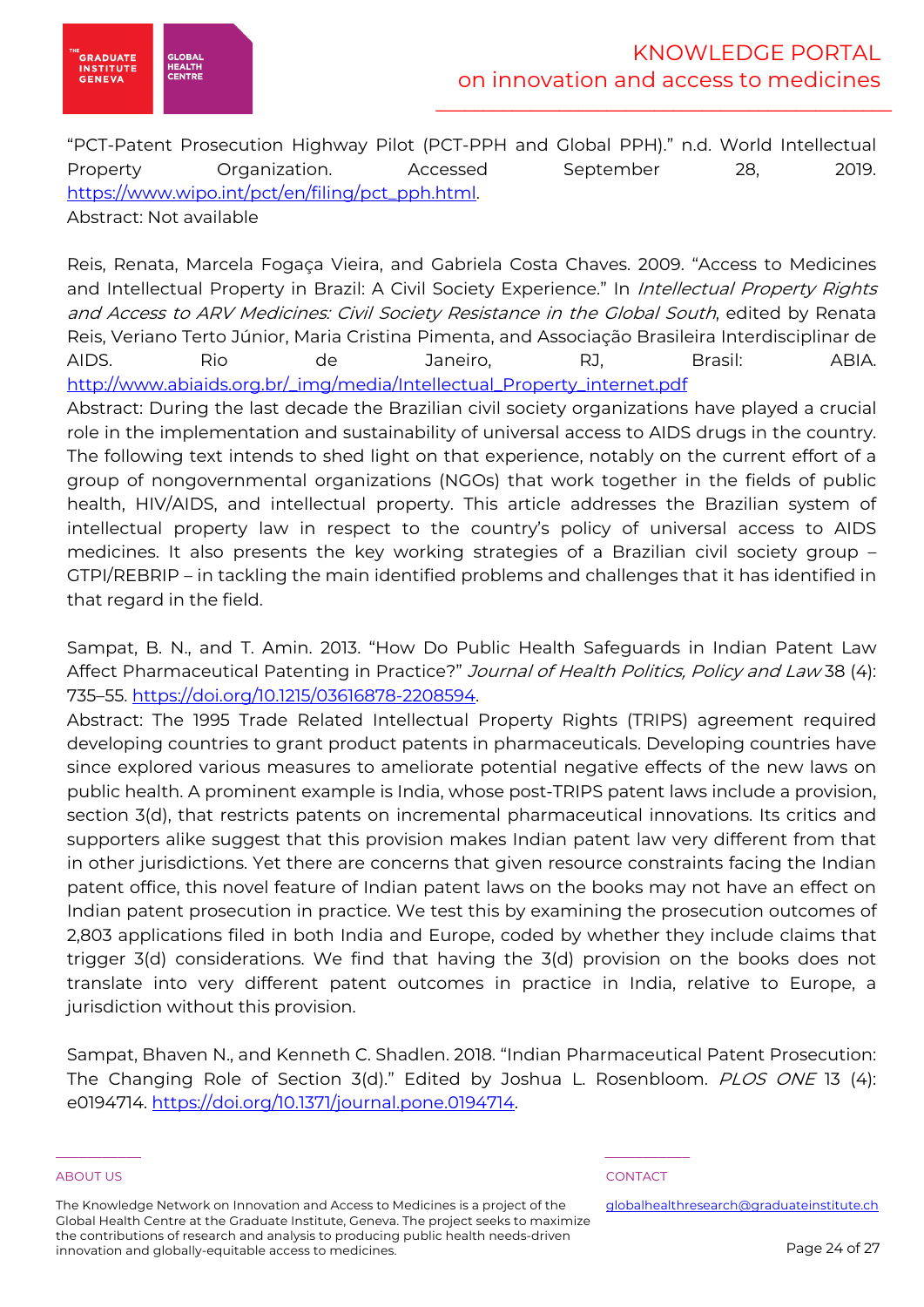Abstract: India, like many developing countries, only recently began to grant pharmaceutical product patents. Indian patent law includes a provision, Section 3(d), which tries to limit grant of "secondary" pharmaceutical patents, i.e. patents on new forms of existing molecules and drugs. Previous research suggests the provision was rarely used against secondary applications in the years immediately following its enactment, and where it was, was redundant to other aspects of the patent law, raising concerns that 3(d) was being underutilized by the Indian Patent Office. This paper uses a novel data source, the patent office's first examination reports, to examine changes in the use of the provision. We find a sharp increase over time in the use of Section 3(d), including on the main claims of patent applications, though it continues to be used in conjunction with other types of objections to patentability. More surprisingly, see a sharp increase in the use of the provision against primary patent applications, contrary to its intent, raising concerns about potential over-utilization.

Sampat, Bhaven N., and Kenneth C. Shadlen. 2017. "Secondary Pharmaceutical Patenting: A Global Perspective." Research Policy 46 (3): 693-707. https://doi.org/10.1016/j.respol.2017.01.005. Abstract: Pharmaceutical firms' use of secondary patents to extend periods of exclusivity generates concerns among policymakers worldwide. In response, some developing countries have introduced measures to curb the grant of these patents. While these measures have received considerable attention, there is limited evidence on their effectiveness. We follow a large sample of international patent applications in the US, Japan, the European Patent Office, and the corresponding filings in three developing countries with restrictions on secondary patents, India, Brazil, and Argentina. We compare primary vs. secondary grant rates across countries, consider the differential fates of "twin" applications filed in multiple countries, and across countries, and undertake detailed analyses of patent prosecution in the three developing countries. Our analyses indicate that measures to restrict secondary patents in developing countries are having limited impact. In none of these three countries are specific policies toward secondary patents the principal determinant of grant rates. Our analyses also suggest the importance of other procedural aspects of patent systems, beyond the formal policies targeting secondary applications that affect outcomes for these applications in developing countries.

UNCTAD, and ICTSD. 2005. Resource Book on TRIPS and Development. United States of America: Cambridge University Press. https://unctad.org/en/PublicationsLibrary/ictsd2005d1\_en.pdf Abstract: Not available

United Nations Secretary General's High-Level Panel on Access to Medicines. 2016. "Report of the United Nations Secretary-General's High-Level Panel on Access to Medicines: Promoting Innovation and Access to Health Technologies." United Nations Development Programme. http://www.unsgaccessmeds.org/final-report.

Abstract: Not available

### ABOUT US ADOUT A RESERVE TO A RESERVE THE SERVE TO A RESERVE THE SERVE TO A RESERVE THE SERVE TO A RESERVE THE

**GRADUATE** 

**INSTITUTE**<br>GENEVA

GLOBAI<br>HEALT<mark>H</mark>

The Knowledge Network on Innovation and Access to Medicines is a project of the Global Health Centre at the Graduate Institute, Geneva. The project seeks to maximize the contributions of research and analysis to producing public health needs-driven innovation and globally-equitable access to medicines.

\_\_\_\_\_\_\_\_\_\_\_ \_\_\_\_\_\_\_\_\_\_\_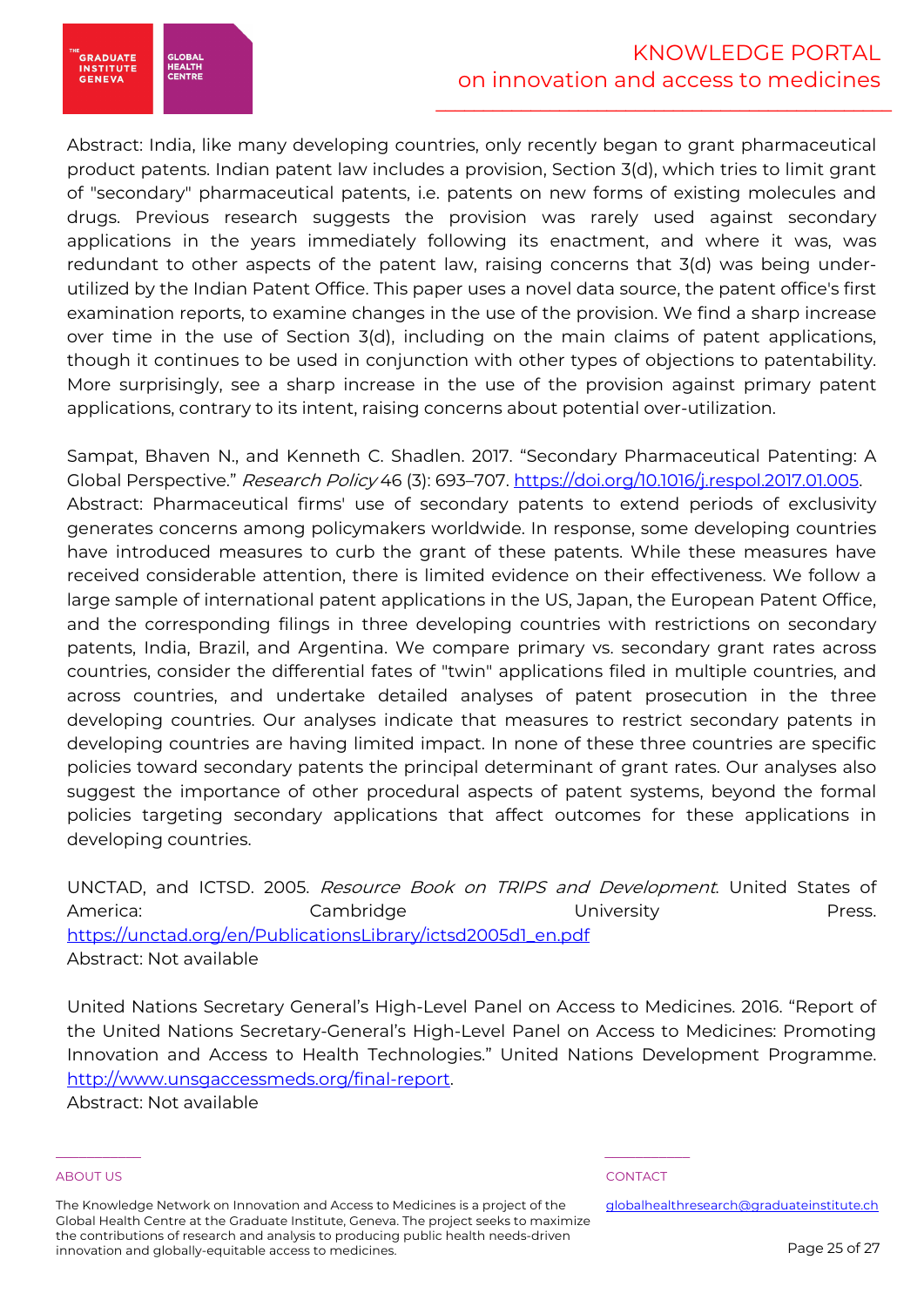

"Validation of European Patents in Tunisia (TN) with Effect from 1 December 2017 (Official Journal October 2017)." 2017. European Patent Office. October 31, 2017. https://www.epo.org/law-practice/legal-texts/official-journal/2017/10/a85.html. Abstract: Not available

Velasquez, German. 2015. "Guidelines on Patentability and Access to Medicines." Research Report no. 61. South Centre. https://www.southcentre.int/research-paper-61-march-2015/. Abstract: Not available

Vieira, Marcela Fogaça, and Lorena Di Giano. 2018. "Taking on the Challenge of Implementing Public Health Safeguards on the ground." In Routledge Handbook on the Politics of Global Health, edited by Richard Parker and Jonathan Garcia, 1st Edition. London: Routledge. https://www.taylorfrancis.com/books/e/9781315297255.

Abstract: The World Health Organization estimates that the deaths of 18 million people, onethird of all deaths, are caused by treatable medical conditions. In developing countries it has been a central point of concern and action for governments and health activists. In Brazil, the response to the Human Immuno-Deficiency Virus epidemic in the 1990s was based on a public policy of providing free antiretroviral treatment for all in need, which was possible especially through the local production of affordable generic drugs by national public laboratories. Since 2001, Brazil has adopted a double-step mechanism of examination of patent applications in the pharmaceutical sector. Argentina and Brazil have adopted public health safeguards in their national laws to reduce the negative impacts of intellectual property rules on access to medicines. Civil society organisations and patients' groups have been engaged in litigation to use public health safeguards and also oppose attempts to introduce Trade Related Aspects of Intellectual Property Rights-plus provisions in the Indian law.

Villardi, Pedro. 2012. "Panorama Do Status Patentario e Registro Sanitario Dos Medicamentos Antiretrovirais No Brasil: Implicações Para o Acesso e Para a Politica Industrial de Saude." ABIA - Associação Brasileira Interdisciplinar de AIDS. http://deolhonaspatentes.org/wpcontent/uploads/2015/11/Publica%C3%A7%C3%A3o-Pedro\_Final\_23OUT.pdf. Abstract: Not available

Wang, Xiangyu, Yuanqiong Hu, and Ping Jia. 2009. "Multi-Sector Approaches on Improving Access to ARVs in China." In Intellectual Property Rights and Access to ARV Medicines: Civil Society Resistance in the Global South, edited by Renata Reis, Veriano Terto Júnior, Maria Cristina Pimenta, and Associação Brasileira Interdisciplinar de AIDS. Rio de Janeiro, RJ, Brasil: ABIA. http://www.abiaids.org.br/\_img/media/Intellectual\_Property\_internet.pdf

Abstract: Since China launched its national HIV/AIDS treatment program in 2003, the issue of ARV access has become a major obstacle to expanding treatment and prolonging patients' lives. Examining the efforts and limitations of multiple stakeholders in the process of attaining full access to ARVs in China, this paper presents and analyzes the problems surrounding ARV access in China from different standpoints, focusing on the epidemic situation, capacities and

### ABOUT US ACCORDING TO A RESIDENCE ON THE SERVICE OF THE SERVICE OF THE SERVICE OF THE SERVICE OF THE SERVICE OF THE SERVICE OF THE SERVICE OF THE SERVICE OF THE SERVICE OF THE SERVICE OF THE SERVICE OF THE SERVICE OF THE S

The Knowledge Network on Innovation and Access to Medicines is a project of the Global Health Centre at the Graduate Institute, Geneva. The project seeks to maximize the contributions of research and analysis to producing public health needs-driven innovation and globally-equitable access to medicines.

\_\_\_\_\_\_\_\_\_\_\_ \_\_\_\_\_\_\_\_\_\_\_